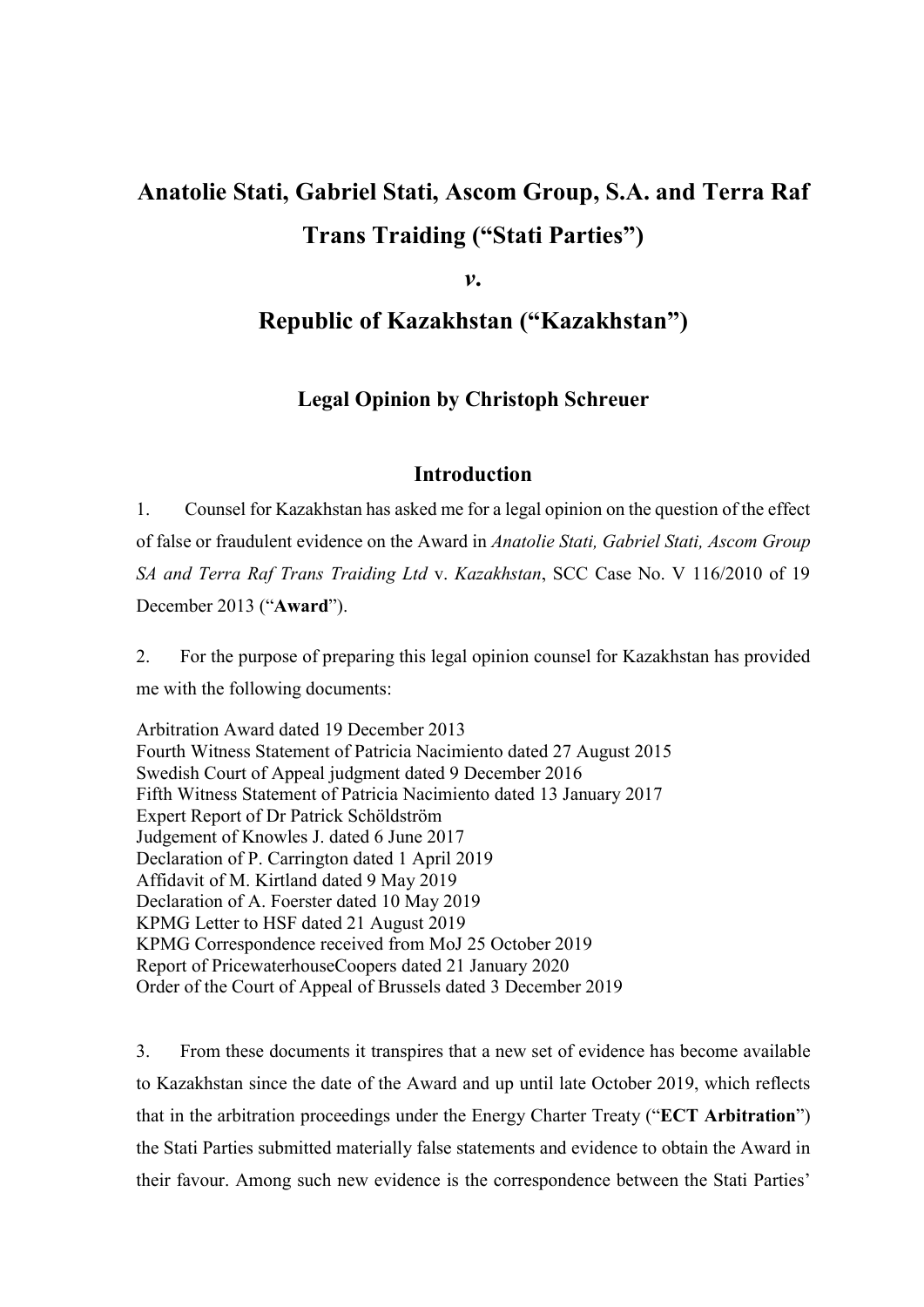former auditors at KPMG Audit LLC ("KPMG"), the Stati Parties and counsel for Kazakhstan in the period of February 2016 and October 2019 ("KPMG Correspondence"). By virtue of the KPMG Correspondence, the auditors withdrew all audit reports issued for twenty six financial statements of Tristan Oil Ltd., Tolkynneftegaz LLP and Kazpolmunay LLP (collectively "Stati Companies") in the period of 2007 – 2009 ("Financial Statements") due to a number of material misrepresentations made by the Stati Parties during the audit process. Additionally, in its letter of 21 August 2019 addressed to Anatolie Stati, KPMG made the following demand:

We are therefore writing to inform you that you should immediately take all necessary steps to prevent any further, or future, reliance on the following audit reports issued by KPMG Audit LLC…

4. I understand from the Report of PricewaterhouseCoopers LLP ("PwC") dated 21 January 2020 that this action of KPMG demonstrates that the Financial Statements and the financial record of the Stati Companies have been materially misstated.

5. I also understand that the audit reports and the Financial Statements were submitted to the Arbitral Tribunal by the Stati Parties during the ECT Arbitration and have been relied upon by the parties, their experts, witnesses and the Arbitral Tribunal. I note that in assessing these and other facts, PwC has come to the conclusion that the KPMG Correspondence inter alia "entirely remove[s] confidence in the reliability of Tristan's, TNG's and KPM's overall financial information and anything derived therefrom or based thereon (including but not limited to, any written and oral testimony in the ECT Arbi*t*ration, expert opinions and statements from counsel based on such financial information)."

6. I have no independent knowledge of the facts. My legal assessment is based purely on the factual evidence made available to me by counsel for Kazakhstan and as described in the Report of PwC dated 21 January 2020. For purposes of this legal opinion, I assume the information made available to me to be true.

7. A statement of my qualifications to write this opinion is attached.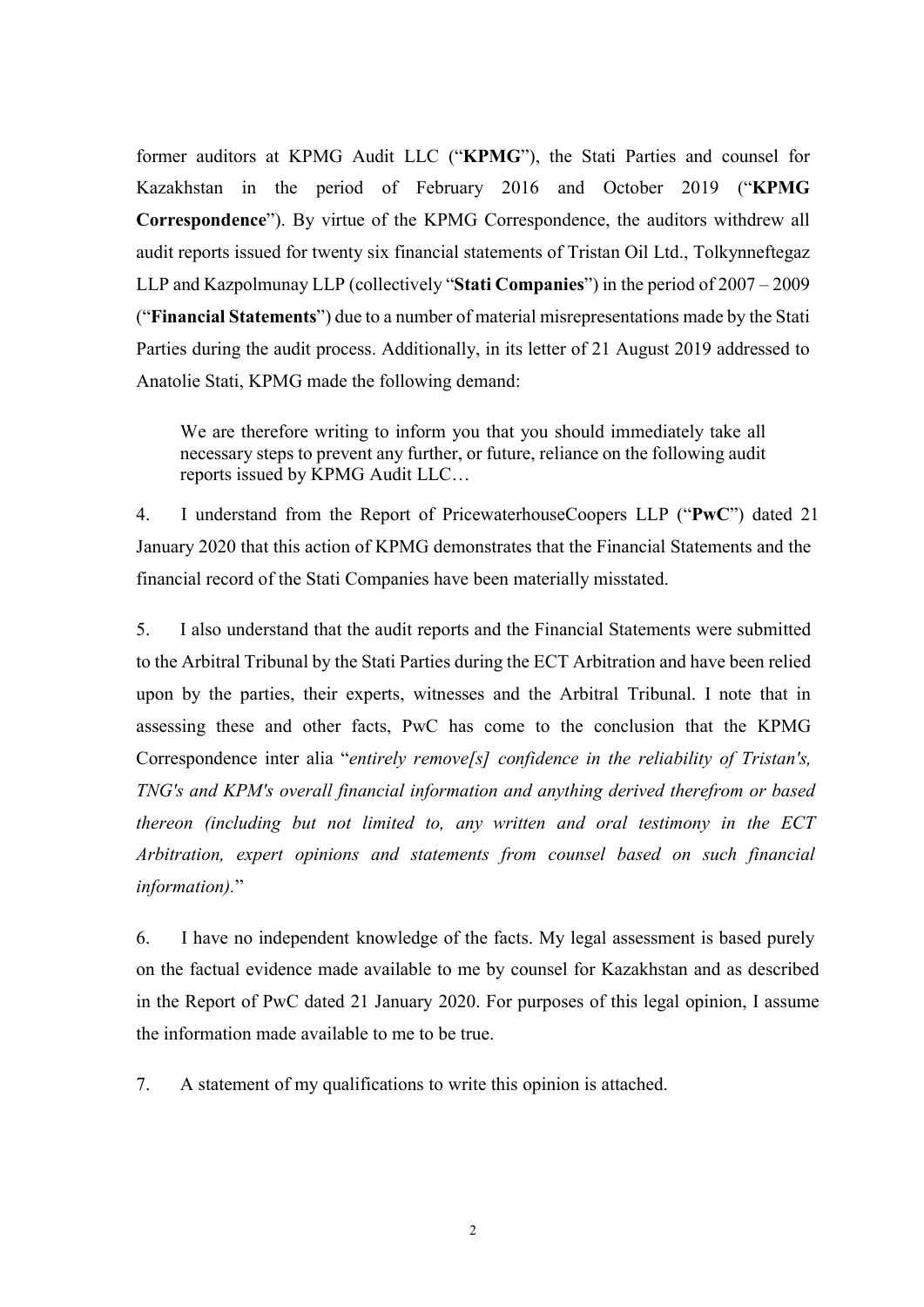# A. The Significance of Good Faith

8. Good faith is a fundamental legal principle. Black's Law Dictionary<sup>1</sup> defines good faith in the following terms:

A state of mind consisting in (1) honesty in belief or purpose, (2) faithfulness to one's duty or obligation, (3) observance of reasonable commercial standards of fair dealing in a given trade or business, or (4) absence of intent to defraud or to seek unconscionable advantage. – Also termed bona fides.

9. Good faith finds expression in one form or another in all legal systems and cultures.<sup>2</sup> In international law, it is enshrined in a number of basic documents such as the United Nations Charter<sup>3</sup> and the Vienna Convention on the Law of Treaties (VCLT).<sup>4</sup> The Friendly Relations Declaration<sup>5</sup> emphasizes that the *bona fides* principle permeates the entire structure of international law. Therefore, good faith is a fundamental constituent principle of international law.

10. The Max Planck Encyclopedia of Public International Law describes the applicability of good faith (or bona fides) in international judicial proceedings in the following terms:

Bona fides is the most fundamental principle of substantive law also applicable to the proceedings before international courts and tribunals. The general duty of loyalty between the parties can be seen as a crucial good faith standard. However, bona fides has a 'series of "concretizations" in the field of procedural law (…). Among these are the prohibition to wrongfully abuse procedural means, the principle of venire contra factum proprium, or estoppel, and the maxim of nemo ex propria turpitudine commodum capere potest, the latter ones also having counterparts in substantive law.<sup>6</sup>

 $1$  10th ed. (2014) p. 808.

<sup>&</sup>lt;sup>2</sup> M. Kotzur, Good Faith (Bona fides), Max Planck Encyclopedia of Public International Law, Vol. IV, p. 509.

 $3$  Article 2(2).

<sup>4</sup> Articles 18, 26, 31.

<sup>&</sup>lt;sup>5</sup> Declaration on Principles of International Law concerning Friendly Relations and Co-operation among States in accordance with the Charter of the United Nations, adopted by the General Assembly on 24 October 1970. Resolution 26/25 (XXV).

<sup>&</sup>lt;sup>6</sup> M. Kotzur, Good Faith (Bona fides), Max Planck Encyclopedia of Public International Law, Vol. IV, p. 514.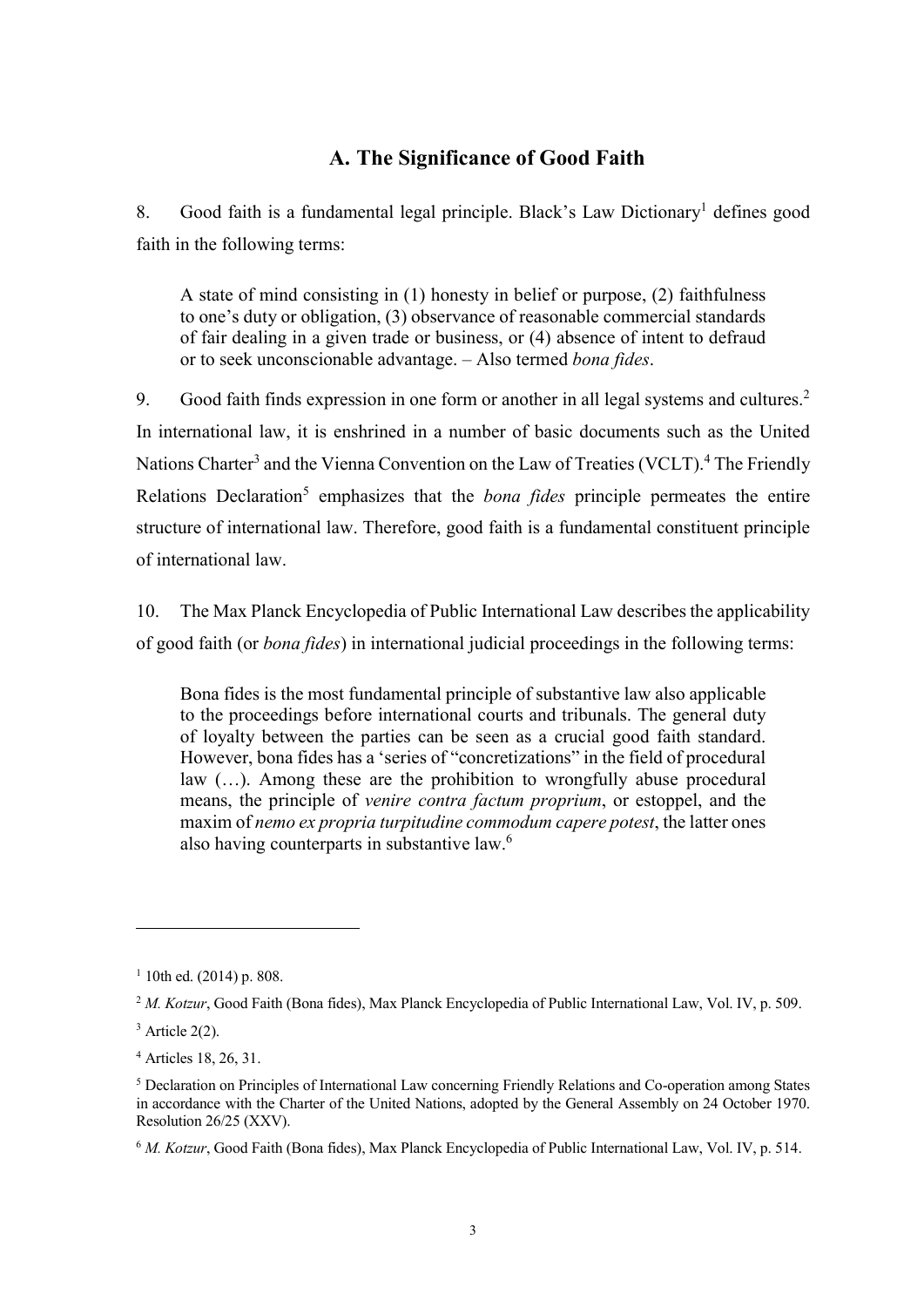11. Good faith is applied in numerous decisions of the International Court of Justice and other international courts and tribunals.<sup>7</sup> In the *Nuclear Tests* case, the International Court of Justice (ICJ) affirmed that:

[o]ne of the basic principles governing the creation and performance of legal obligations, whatever their source, is the principle of good faith.<sup>8</sup>

12. In Certain Questions of Mutual Assistance in Criminal Matters, the ICJ found that even if treaty provisions provided a state with considerable discretion, 'this exercise of discretion is still subject to the obligation of good faith codified in Article 26 of the 1969 Vienna Convention on the Law of Treaties'.<sup>9</sup>

13. There is also extensive authority for the importance of good faith in investment arbitration.<sup>10</sup> Arbitral tribunals have confirmed, for example, that good faith is inherent in fair and equitable treatment. $^{11}$ 

14. In Oostergetel v. Slovakia,<sup>12</sup> the Tribunal described the requirement of *bona fides* and found that the use of legal instruments for purposes other than those for which they were created were examples of action in bad faith which may violate the fair and equitable treatment standard:

227. Finally, although it is a general principle of national and international law, the notion of good faith has been analyzed by investment tribunals as an element of the FET standard. Actions such as conspiracy of state organs to inflict damage on an investment, or the use of legal instruments for purposes

 $7$  Kotzur, op.cit. p. 512.

<sup>8</sup> Nuclear Tests (Australia/New Zealand v. France), 1974 ICJ para. 46 (Judgment of 20 December).

<sup>9</sup> Case Concerning Certain Questions of Mutual Assistance in Criminal Matters (Djibouti v. France), 2008 ICJ 177, 229, para. 145 (Judgment of 4 June).

<sup>&</sup>lt;sup>10</sup> See *E. Sipiorski*, Good Faith in International Investment Arbitration (2019).

<sup>&</sup>lt;sup>11</sup> Nordzucker v. Poland, UNCITRAL, Second Partial Award (Merits), 28 January 2009, paras. 92-94; Ioan Micula, Viorel Micula, S.C. European Food S.A, S.C. Starmill S.R.L. and S.C. Multipack S.R.L. v. Romania, ICSID Case No. ARB/05/20, Final Award, 11 December 2013, paras. 828-863; Genin, Eastern Credit Ltd. Inc. and AS Baltoil v. Republic of Estonia, Award, 25 June 2001, para. 367; Técnicas Medioambientales Tecmed S. A. v. The United Mexican States, Award, 29 May 2003, para. 123; Waste Management, Inc. v. United Mexican States, Award, 30 April 2004, para. 138; Saluka Investments BV (The Netherlands) v. the Czech Republic, UNCITRAL, Partial Award, 17 March 2006, para. 307; Siemens v. Argentina, Award, 6 February 2007, para. 308; Frontier Petroleum v. Czech Republic, UNCITRAL, Final Award, 12 November 2010, para. 300.

<sup>&</sup>lt;sup>12</sup> Jan Oostergetel and Theodora Laurentius v. The Slovak Republic, UNCITRAL, Final Award, 23 April 2012.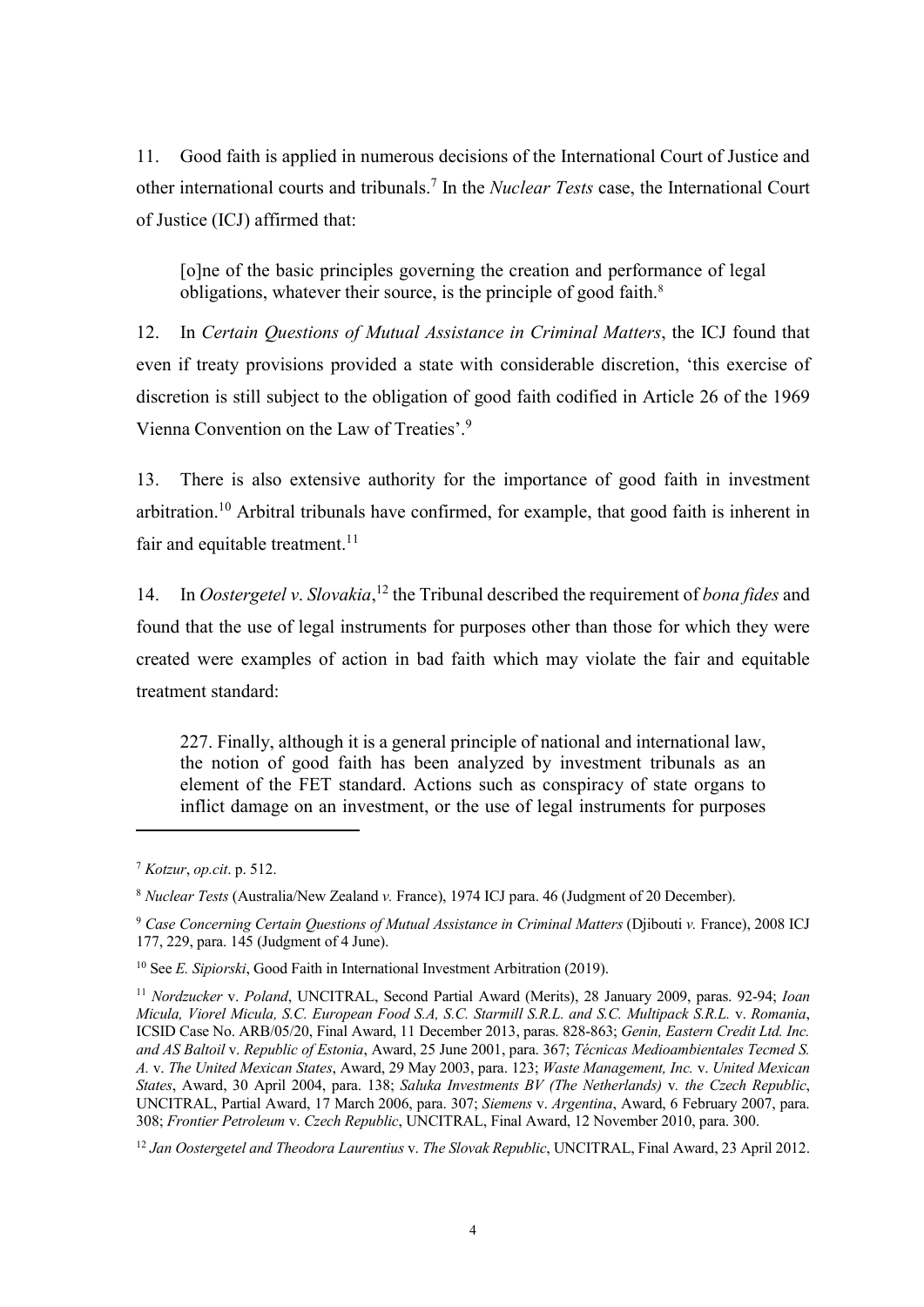other than those for which they were created, have been cited by tribunals as examples of actions performed in bad faith which may constitute a violation of the standard. This said, it is clear that the FET standard may be violated even when the State does not act in bad faith.<sup>13</sup>

15. In Sempra v. Argentina,<sup>14</sup> the Tribunal, in discussing the FET standard, referred to good faith as the 'common guiding beacon'. It also found that a misrepresentation by the Claimant violated the principle of good faith 'which is at the heart of the concept of fair and equitable treatment'. Moreover, the requirement of good faith 'permeates the whole approach to the protection granted under treaties and contracts.'<sup>15</sup>

16. The principle of good faith is an important tool in dealing with the wrongdoing of an investor.<sup>16</sup> Attila Tanzi has described this situation in the following terms:

The notion that a claim *(actio)* cannot arise from a wrongdoing *(causa turpi)* is a straightforward application of the principle of good faith. Likewise, it stands to reason that a right cannot arise from a wrongdoing, let alone from fraudulent behavior. … Good faith appears as a hermeneutic tool which allows the tribunal to find justice in any specific case and identify the instances of wrongdoing that warrant a denial of protection.<sup>17</sup>

17. A publication by  $UNCTAD<sup>18</sup>$  describes the consequences of dishonest behavior by the investor as follows:

Fraud or misrepresentation on the part of an investor may form the basis of a legitimate regulatory interference with its rights. In such cases, even the outright termination of the investment may be justified, provided it is a proportionate response to the investor's conduct in light of the relevant domestic laws of the host State.<sup>19</sup>

 $\overline{a}$ 

19 At p. 84.

<sup>13</sup> At para. 227.

<sup>&</sup>lt;sup>14</sup> Sempra Energy International v. Argentina, Award, 28 September 2007.

<sup>&</sup>lt;sup>15</sup> At paras. 297-299. In a similar sense: Siag v. Egypt, 1 June 2009, para. 450.

<sup>&</sup>lt;sup>16</sup> A.C. Cohen Smutny and P. Polášek, Unlawful od bad faith Conduct as a Bar to Claims in Investment Arbitration, in: A Liber Amicorum Thomas Wälde, Law Beyond Conventional Thought (J. Werner, A. Hyder Ali eds. 2009) p. 277.

<sup>&</sup>lt;sup>17</sup> A. Tanzi, The Relevance of the Foreign Investor's Good Faith, in: General Principles of Law and International Investment Arbitration (A. Gattini, A. Tanzi, F. Fontanelli eds. 2018) p. 193, 202.

<sup>&</sup>lt;sup>18</sup> Fair and Equitable Treatment, UNCTAD Series on Issues in International Investment Agreements II, 2012.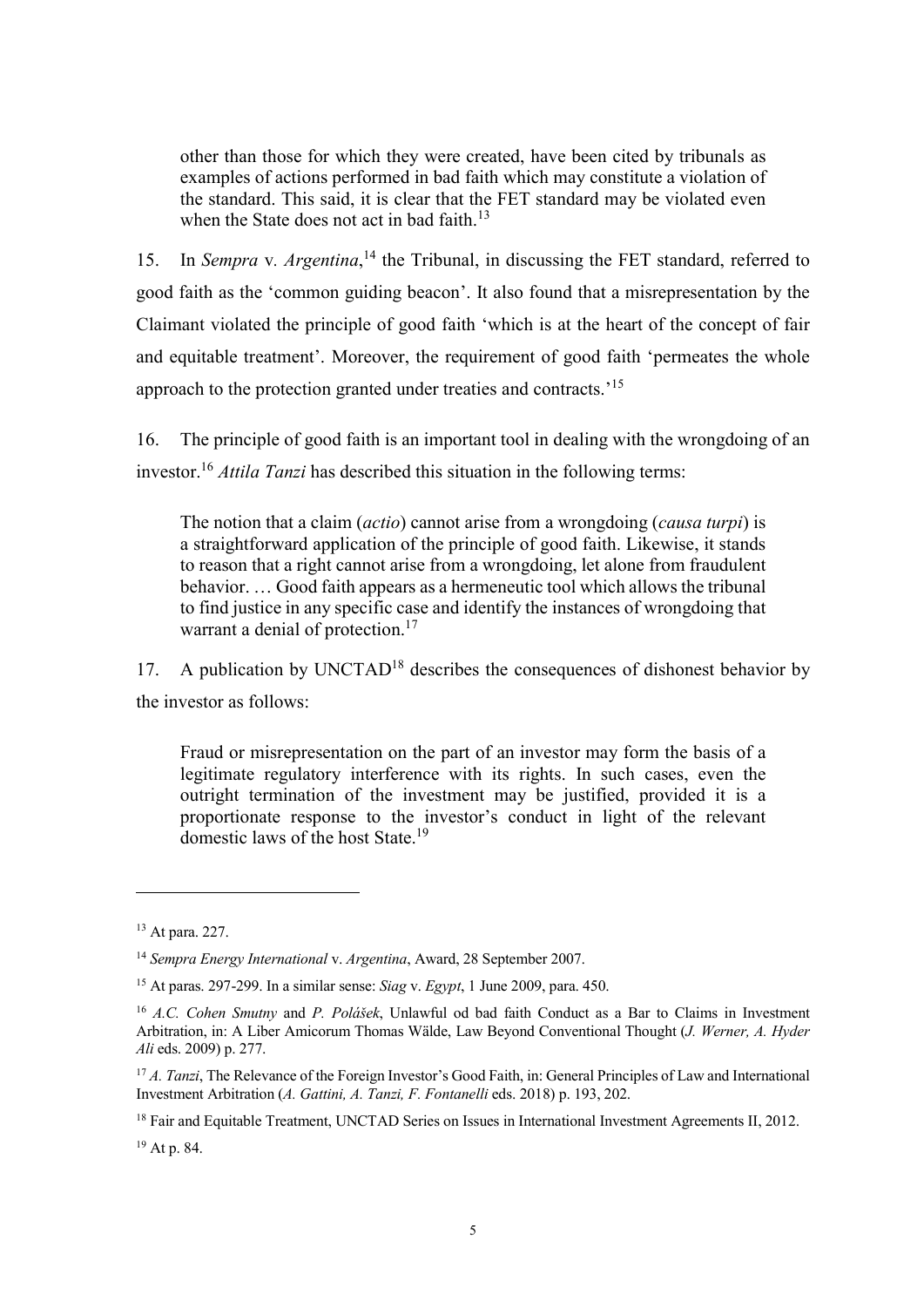18. The Tribunal in *Inceysa v. El Salvador*<sup>20</sup> attributed the highest importance to the principle of good faith:

Good faith is a supreme principle, which governs legal relations in all of their aspects and content.<sup>21</sup>

19. The Tribunal found that by offering false information about its capacity to conduct the investment, the investor had violated the principle of good faith leading to the loss of rights under the BIT:

It is clear to this Tribunal that the investment made by Inceysa in the territory of El Salvador, which gave rise to the present dispute, was made in violation of the principle of good faith. … Faced with this situation, this Tribunal can only declare its incompetence to hear Inceysa's complaint, since its investment cannot benefit from the protection of the BIT,  $\dots^{22}$ 

20. Other investment tribunals that detected *mala fide* conduct on the part of investors have also condemned this behavior in no uncertain terms. In all these cases the tribunals decided against the investors.

21. In *Plama* v. *Bulgaria*,<sup>23</sup> the investor had concealed his true identity from the host State. The Tribunal found that this amounted to a violation of good faith:

The Tribunal finds that Claimant's conduct is contrary to the principle of good faith which is part not only of Bulgarian law … but also of international law – as noted by the tribunal in the Inceysa case. The principle of good faith encompasses, inter alia, the obligation for the investor to provide the host State with relevant and material information concerning the investor and the  $investment<sup>24</sup>$ 

22. In *Phoenix v. Czech Republic*,<sup>25</sup> the claimant tried to obtain the protection of a favourable BIT after the dispute had arisen. The Tribunal found that the ex post facto

 $^{20}$  Inceysa Vallisoletana, S.L. v. Republic of El Salvador, Award, 2 August 2006.

<sup>21</sup> At para. 230.

<sup>22</sup> At paras. 234, 239.

 $^{23}$  Plama Consortium Limited v. Republic of Bulgaria, Award, 27 August 2008.

<sup>24</sup> At para. 144.

<sup>&</sup>lt;sup>25</sup> Phoenix Action, Ltd. v. The Czech Republic, Award, 15 April 2009.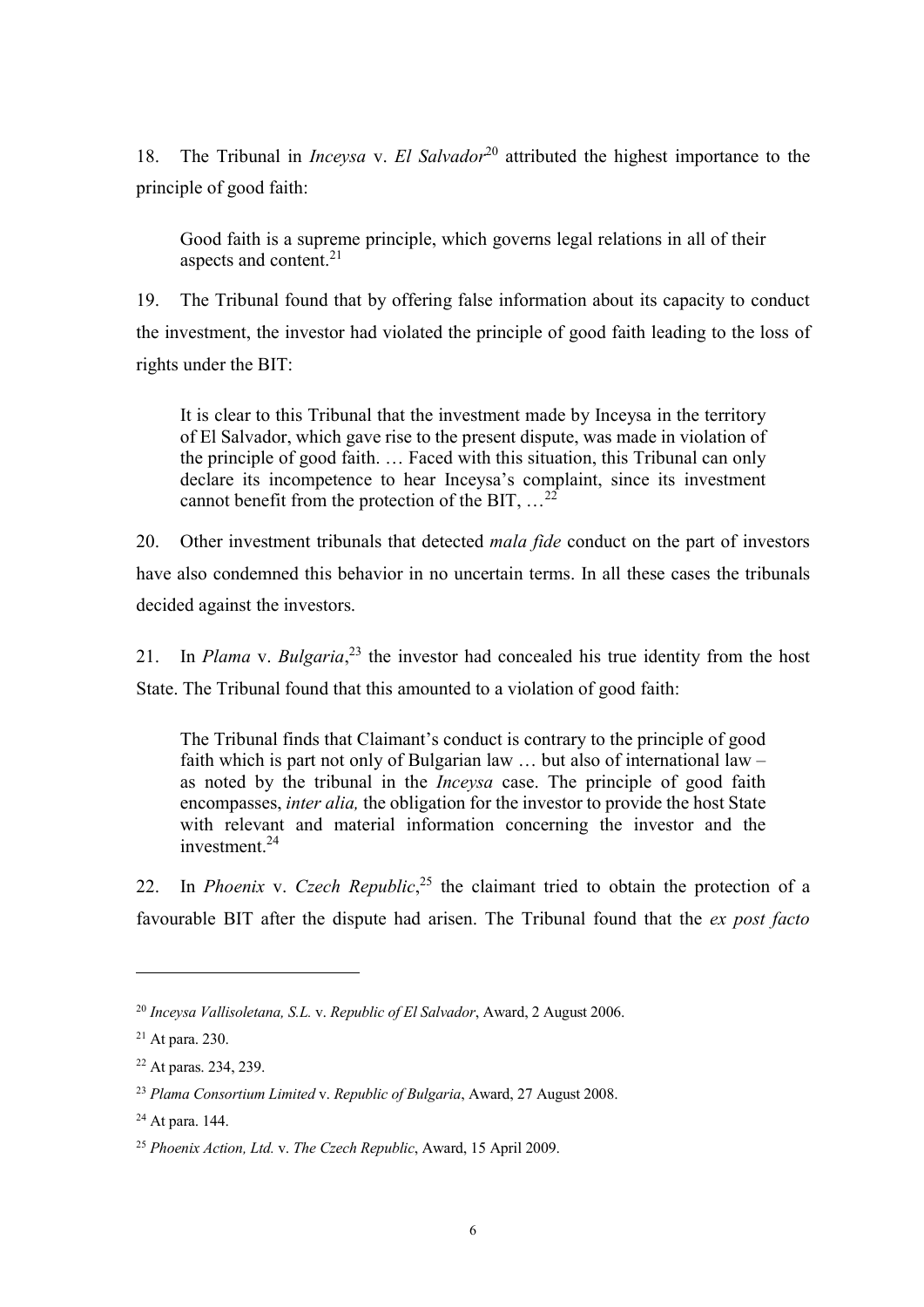creation of a company for the purpose of obtaining treaty protection was not an investment in good faith.<sup>26</sup> The Tribunal said:

In the Tribunal's view, States cannot be deemed to offer access to the ICSID dispute settlement mechanism to investments not made in good faith. The protection of international investment arbitration cannot be granted if such protection would run contrary to the general principles of international law, among which the principle of good faith is of utmost importance. $27$ 

The unique goal of the "investment" was to transform a pre-existing domestic dispute into an international dispute subject to ICSID arbitration under a bilateral investment treaty. This kind of transaction is not a bona fide transaction and cannot be a protected investment under the ICSID system.<sup>28</sup>

23. In Cementownia v. Turkey,<sup>29</sup> the Tribunal dismissed the claim because it was based on a fabricated transaction. It said:

Parties to an arbitration proceeding must conduct themselves in good faith. This duty, as the Methanex tribunal found, is owed to both the other disputing party and to the Tribunal.<sup>30</sup>

24. The Tribunal in *Malicorp* v.  $Egypt<sup>31</sup>$  also gave utmost importance to good faith:

It is indisputable, and this Arbitral Tribunal can do no more than confirm it, that the safeguarding of good faith is one of the fundamental principles of international law and the law of investments.<sup>32</sup>

25. The clearest endorsement and application of the principle of good faith occurred in Sanum v. Laos.<sup>33</sup> In that case, the investor had dealt in bad faith with the government in the

 $\overline{a}$ 

…

<sup>26</sup> At para. 100.

 $27$  At para, 106. See also para. 113.

<sup>28</sup> At para. 142.

<sup>&</sup>lt;sup>29</sup> Cementownia "Nowa Huta" S.A. v. Republic of Turkey, Award, 17 September 2009.

<sup>30</sup> At para. 153.

 $31$  Malicorp Limited v. The Arab Republic of Egypt, Award, 7 February 2011.

 $32$  At para. 116.

<sup>&</sup>lt;sup>33</sup> Sanum Investments Limited v. Lao People's Democratic Republic, Award, 6 August 2019.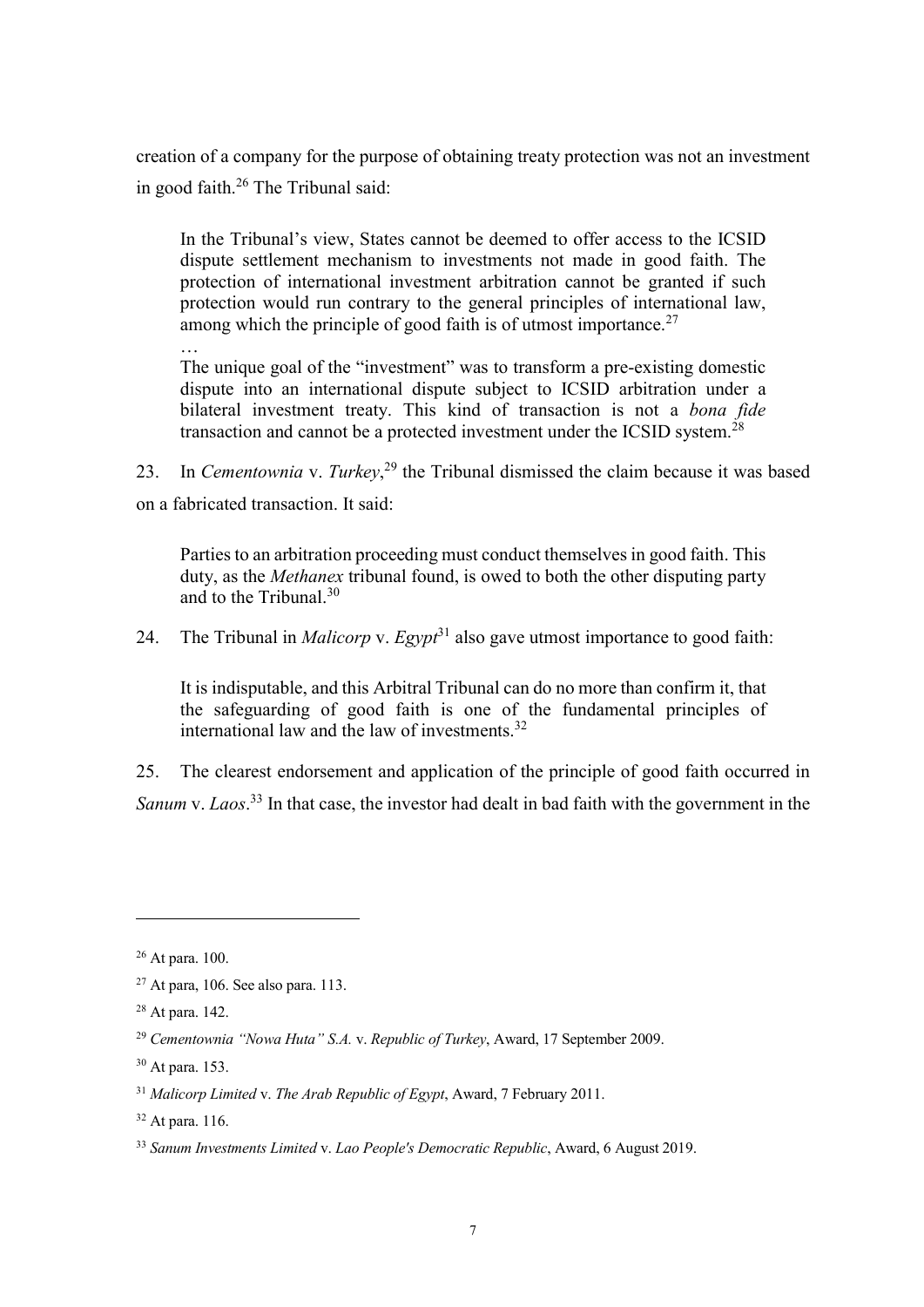making and conduct of the investment as well as in the proceedings before the Tribunal.<sup>34</sup> The Tribunal said:

The principle of good faith arises in investment treaty arbitrations in various contexts. Tribunals, of course, regularly refer to Article 31(1) of the VCLT for the rule that treaties shall be interpreted in good faith. The obligation extends to a duty of parties to arbitrate in good faith. In *Phoenix v. Czech Republic*, the tribunal referred to Phoenix's "initiation and pursuit of this arbitration" as "an abuse of the system of international ICSID investment arbitration."<sup>35</sup>

It is well established that the bad faith conduct of the investor is relevant to the grant of relief under an investment treaty.<sup>36</sup>

…

…

the Tribunal wishes to leave in no doubt its conclusion that Mr. Baldwin and Sanum exhibited manifest bad faith in various efforts not only to manipulate the Government to advance their gambling initiatives but, in the instance of Madam Sengkeo, to manipulate the arbitration process itself. $37$ 

26. In other cases, tribunals investigated accusations of bad faith on the part of investors but found that respondents had not proven any violations of good faith.<sup>38</sup>

27. The above evidence demonstrates that, despite its high level of abstraction, investment tribunals have made the requirement that an investor must act in good faith, operational. Findings of bad faith on the part of investors have invariably resulted in the dismissal of their claims.

<sup>34</sup> At para. 171.

<sup>35</sup> At para. 172. Footnotes omitted.

<sup>36</sup> At para. 175. Footnote omitted.

<sup>37</sup> At para. 177.

<sup>&</sup>lt;sup>38</sup> Cortec Mining Kenya Limited, Cortec (Pty) Limited and Stirling Capital Limited v. Republic of Kenya, Award, 22 October 2018, paras. 303-308; Glencore International A.G. and C.I. Prodeco S.A. v. Republic of Colombia, Award, 27 August 2019, paras. 748, 826, 844, 855, 859, 1534-1537.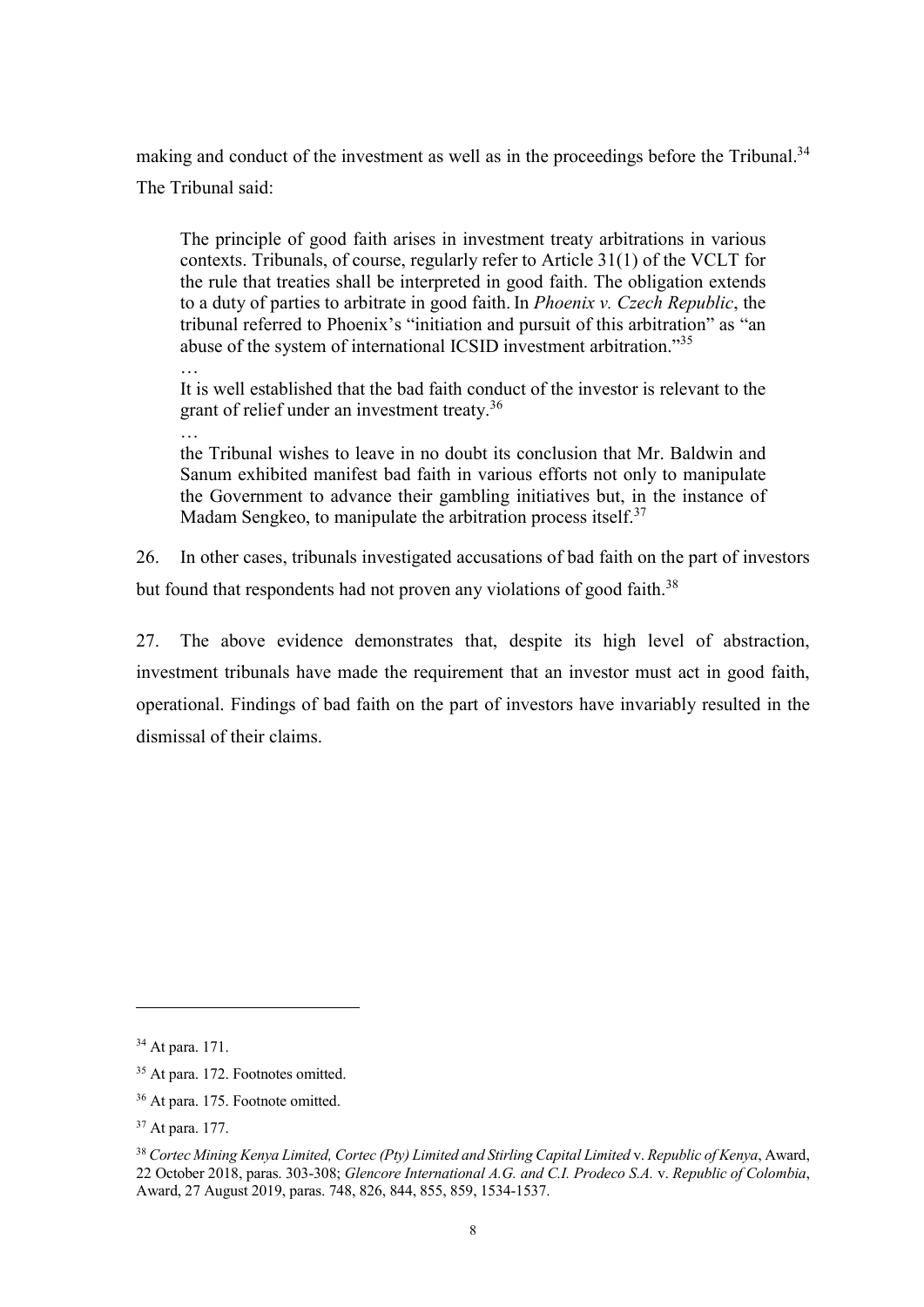#### B. The Clean Hands Principle

28. A concretization of good faith is the principle of clean hands. The 'clean hands' principle precludes a claim in a situation that has been brought about by the claimant's wrongdoing. This is mandated by the principle of good faith. The clean hands principle also finds expression in the Latin maxim nemo auditur propriam turpitudinem allegans. Analogous concepts in international arbitral practice are the principles ex iniuria ius non oritur and ex dolo malo non oritur actio, nullus commodum capere potest de iniuria sua propria.<sup>39</sup>

29. The policy behind this maxim is twofold. As a matter of principle, courts and tribunals will not lend their arm to offer a remedy in situations brought about by illegal or immoral methods. In addition, the knowledge that no remedy will be available in a situation of this kind is designed to act as a deterrent against illegal or unethical behaviour.

30. According to Bin Cheng in his seminal study on general principles of law:

'an unlawful act cannot serve as the basis of an action in law.' The principle ex delicto non oritur actio is generally upheld by international tribunals.  $40$ 

31. Sir Gerald Fitzmaurice stated in his lectures at the Hague that:

 $\overline{a}$ 

'He who comes to equity for relief must come with clean hands.' Thus a State which is guilty of illegal conduct may be deprived of the necessary *locus standi* in judicio for complaining of corresponding illegalities on the part of other States, especially if these were consequential on or were embarked upon in order to counter its own illegality – in short were provoked by it.<sup>41</sup>

32. The principle of clean hands has been considered on a number of occasions by the PCIJ and ICJ. Most prominent in this context is the Diversion of Water from the River Meuse case, where the PCIJ interpreted a 1963 treaty relating to the regime of diversion from the river Meuse. The Netherlands brought the proceedings against Belgium, alleging that Belgium had carried out certain works contrary to the treaty. This was rejected by

<sup>&</sup>lt;sup>39</sup> S. Schwebel, 'Clean Hands, Principle', in online version of R. Wolfrum (ed.), Max Planck Encyclopedia of International Law Vol. (updated 2013), para. 1.

<sup>&</sup>lt;sup>40</sup> B. Cheng, General Principles of Law as Applied by International Courts and Tribunals (1953) 155.

<sup>&</sup>lt;sup>41</sup> G. Fitzmaurice, 'The General Principles of International Law Considered from the Standpoint of the Rule of Law', 92 RdC (1958) 119.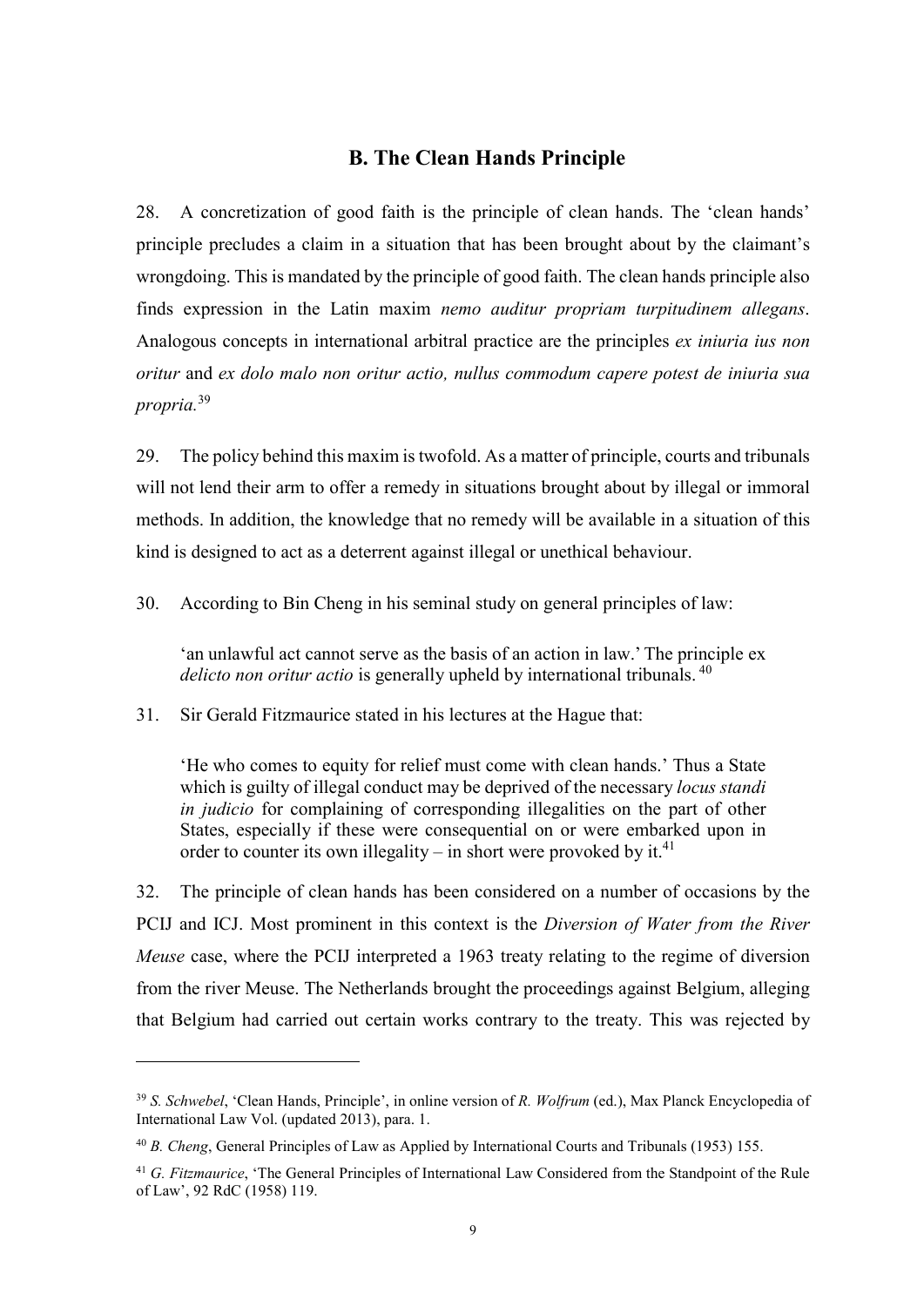Belgium, pointing out that the Netherlands had constructed the Borgharen barrage in breach of the treaty, and that therefore the submissions of the Netherlands were ill-founded. The PCIJ agreed with Belgium. In light of the Netherlands' wrongful conduct it found

it difficult to admit that the Netherlands are now warranted in complaining of the construction and operation of a lock of which they themselves set an example in the past. $42$ 

33. In its Namibia Advisory Opinion, the ICJ explained that

[o]ne of the fundamental principles governing the international relationship thus established is that a party which disowns or does not fulfil its own obligations cannot be recognized as retaining the rights it claims to derive from the relationship.<sup>43</sup>

34. Judge Schwebel relied heavily on the clean hands doctrine in his dissenting opinion in Nicaragua v. United States. Judge Schwebel argued forcefully that Nicaragua should be denied standing before the ICJ because it came with 'unclean hands'. According to Judge Schwebel: 'Nicaragua's unclean hands require the Court in any event to reject its claims.<sup>'44</sup> In arguing the firm rooting of the 'clean hands doctrine' in international law, Judge Schwebel pointed to numerous authorities, *inter alia* to Sir Gerald Fitzmaurice:

271. More recently, Sir Gerald Fitzmaurice – then the Legal Adviser of the Foreign Office, shortly to become a judge of this Court [ICJ] – recorded the application in the international sphere of the common law maxims: 'He who seeks equity must do equity' and 'He who comes to equity for relief must come with clean hands' and concluded:

'Thus a State which is guilty of illegal conduct may be deprived of the necessary locus standi in judicio for complaining of corresponding illegalities on the part of other States, especially if these were consequential on or were embarked upon in order to counter its own illegality – in short were provoked by it.' ('The General Principles of International Law', 92 Collected Courses, Academy of International Law, The Hague, (1957-II), p. 119. For further recent support of the

<sup>&</sup>lt;sup>42</sup> Diversion of Water from the Meuse, 1937 PCIJ, Series A/B (No. 70) (Judgment of 28 June), p. 25.

<sup>&</sup>lt;sup>43</sup> Legal Consequences for States of the Continued Presence of South Africa in Namibia (South West Africa) notwithstanding Security Council Resolution 276 (1970), 1971 ICJ 16, 46, para. 94 (Advisory Opinion of 21 June)

 $44$  Military and Paramilitary Activities in and against Nicaragua (Nicaragua v. United States of America) (Merits), 1986 ICJ 259, 391 (Judgment of 27 June) (Diss. Op. of Judge Schwebel).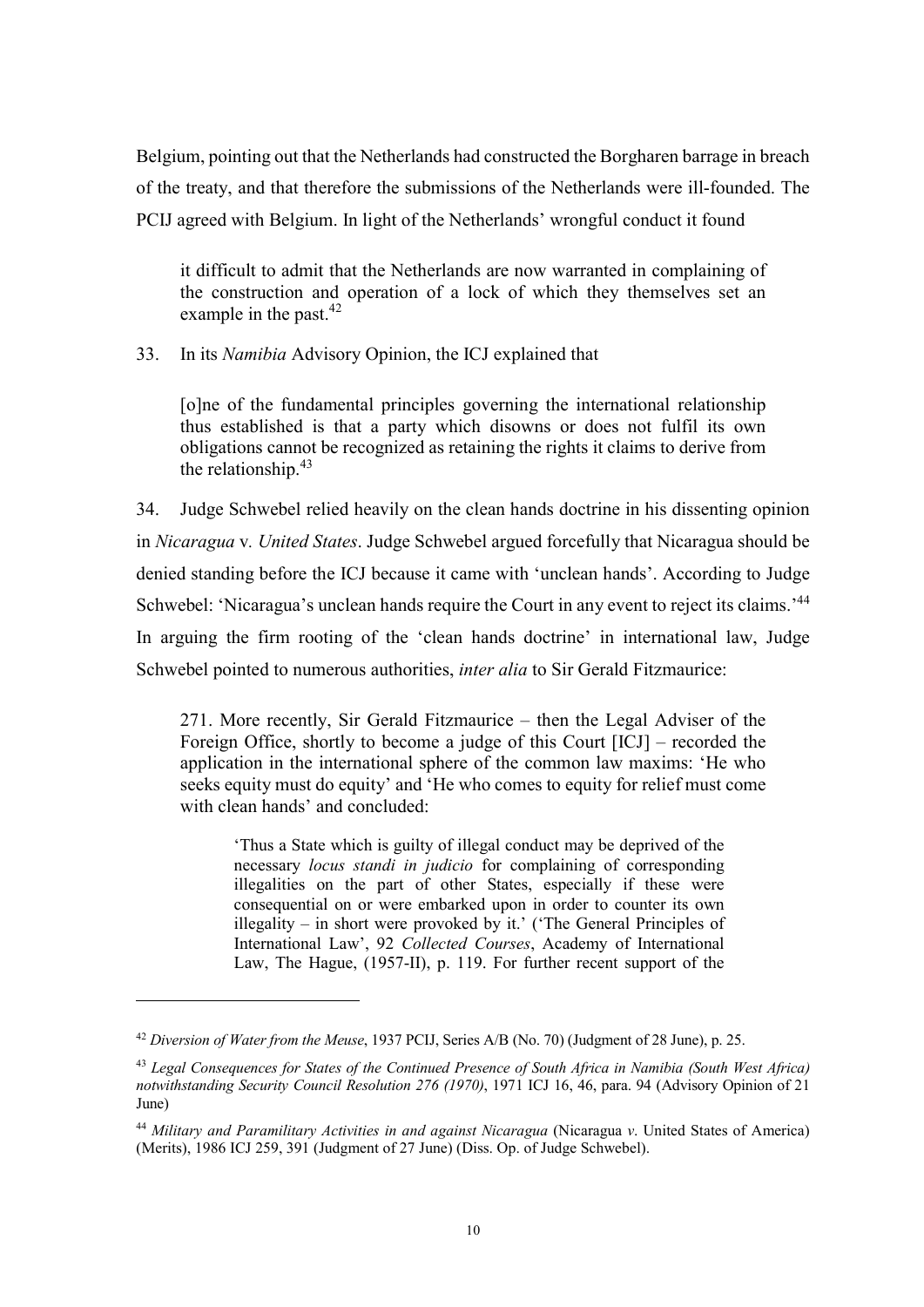authority of the Court to apply a 'clean hands' doctrine, see Oscar Schachter, 'International Law in the Hostage Crisis', American Hostages in Iran, 1985, p. 344.)<sup>45</sup>

35. Likewise, Judge Schwebel affirmed:

 $\overline{a}$ 

The 'clean hands' doctrine finds direct support not only in the Diversion of Water from the Meuse case but a measure of support in the holding of the Court in the Mavrommatis Palestine Concessions case. …<sup>46</sup>

36. Also, Judge Anzilotti held in his dissenting opinion in the Legal Status of Eastern Greenland case, in regard to Norway's request for a declaration from the Court that the occupation effected by the Norwegian Government was lawful and valid, that 'an unlawful act cannot serve as the basis of an action at law.'<sup>47</sup>

37. In addition, the ICJ stated in the Gabčikovo-Nagymaros Project case that it could not:

disregard the fact that the Treaty has not been fully implemented by either party for years, and indeed that their acts of commission and omission have contributed to creating the factual situation that now exists. Nor can it overlook that factual situation – or the practical possibilities and impossibilities to which it gives rise – when deciding on the legal requirements for the future conduct of the Parties. This does not mean that facts––in this case, facts which flow from wrongful conduct—determine the law. The principle ex injuria jus non oritur is sustained by the Court's finding that the legal relationship created by the 1977 Treaty is preserved and cannot in this case be treated as voided by unlawful conduct.<sup>48</sup>

 $45$  Military and Paramilitary Activities in and against Nicaragua (Nicaragua v. United States of America) (Merits), 1986 ICJ 259, 394, para. 271 (Judgment of 27 June) (Diss. Op. of Judge Schwebel).

<sup>46</sup> Military and Paramilitary Activities in and against Nicaragua (Nicaragua v. United States of America) (Merits), 1986 ICJ 259, 393, para. 270 (Judgment of 27 June) (Diss. Op. of Judge Schwebel). His statement is based on the following passages from the *Diversion of Water from the Meuse* case: 'It would seem to be an important principle of equity that where two parties have assumed an identical or reciprocal obligation, one party which is engaged in a continuing non-performance of that obligation should not be permitted to take advantage of a similar non-performance of that obligation by the other party […] a tribunal bound by international law ought not to shrink from applying a principle of such obvious fairness.' (Diversion of Water from the Meuse, 1937 PCIJ, Series A/B (No. 70) (Judgment of 28 June), Individual Opinion of Mr. Hudson, p. 77). As mentioned above, the majority agreed with this opinion. In Mavrommatis, the Court held that: 'M. Mavrommatis was bound to perform the acts which he actually did perform in order to preserve his contracts from lapsing as they would otherwise have done.' [emphasis added by Judge Schwebel].

<sup>&</sup>lt;sup>47</sup> Legal Status of Eastern Greenland, 1933 PCIJ, Series A/B (No. 53) (Judgment of 5 April) (Diss. Op. by Judge Anzilotti), at p. 95.

<sup>48</sup> Gabčikovo-Nagymaros Project (Hungary v. Slovakia), 1997 ICJ 7, 76, para. 133 (Judgment of 25 September).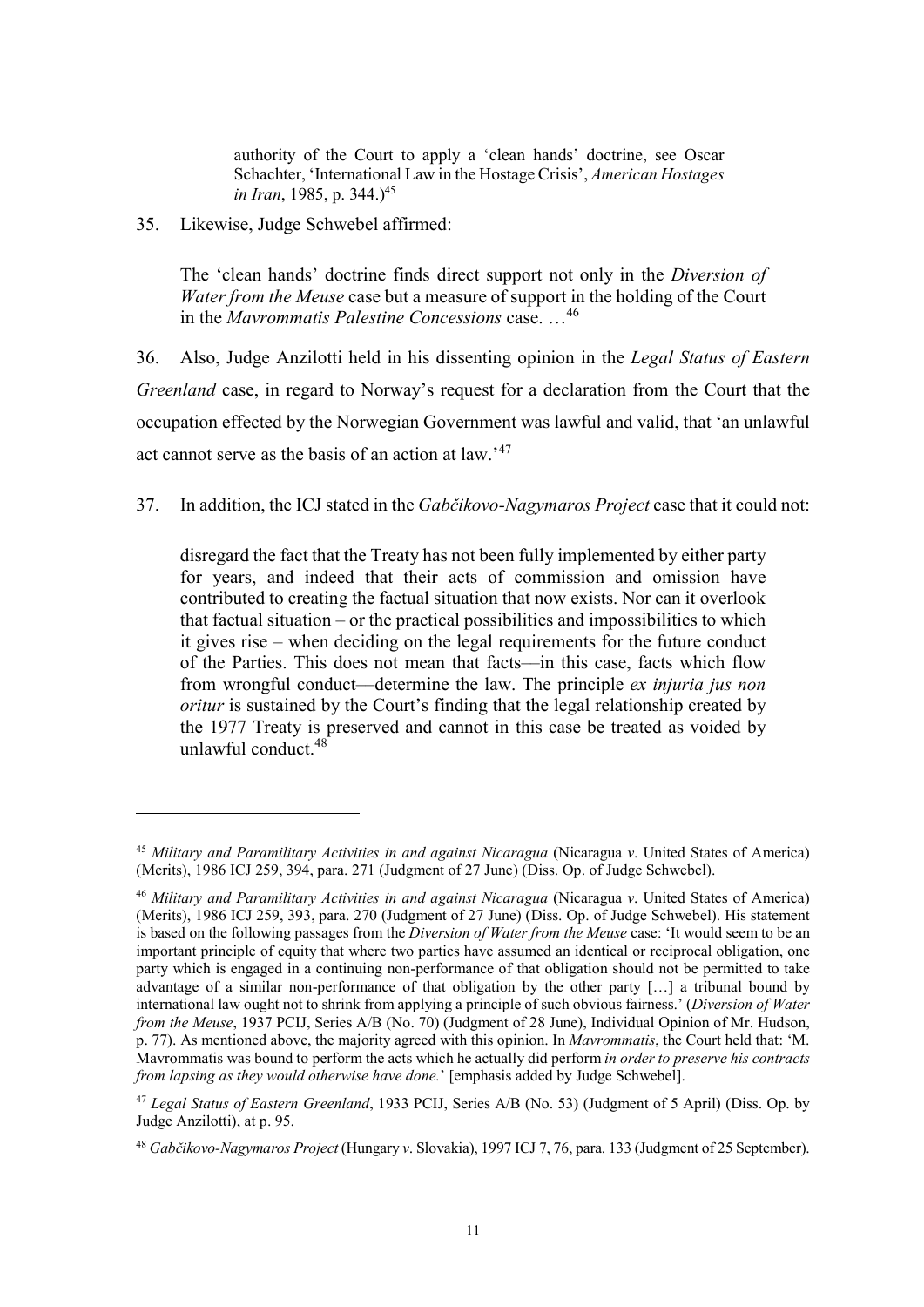38. Various Claims Commissions have also relied on the clean hands doctrine. In The *Medea* (or *The Good Return Cases*),  $49$  the US citizen Captain Clark had illegally captured Spanish vessels in the war between Spain/Portugal and Oriental Banda/Venezuela. Clark then tried to assert his 'rights' before different Claims Commissions.<sup>50</sup> Especially striking are the words of the American Commissioner Hassaurek of the Ecuadorian-United Claims Commission. Hassaurek pointed out that Clark's conduct was in violation of US municipal law as well as treaty provisions between United States and Spain, and stated:

What right, under these circumstances, has Captain Clark, or his representatives, to call upon the United States to enforce his claim on the Colombian Republics? Can he be allowed, as far as the United States are concerned, to profit his own wrong? Nemo ex suo delicto meliorem suam conditionem facit. … I hold it to be the duty of the American Government and my own duty as commissioner to state that in this case Mr. Clark has no standing as an American citizen. A party who asks for redress must present himself with clean hands.<sup>51</sup>

39. In the Pelletier case in 1885, the United States Secretary of State dropped pursuit of a claim of one Pelletier against Haiti on the ground of Pelletier's wrongdoing:

Ex turpi causa non oritur actio: by innumerable rulings under Roman common law, as held by nations holding Latin traditions, and under the common law as held in England and the United States, has this principle been applied.<sup>52</sup>

40. Reference to the principle *ex delicto non oritur actio* is furthermore made in a number of other cases in international practice.<sup>53</sup>

<sup>&</sup>lt;sup>49</sup> 3 Int. Arb. 2731 et seq., as cited by B. Cheng, General Principles of Law as Applied by International Courts and Tribunals (1953) 155 et seq.

<sup>50</sup> Although Clark's claims were allowed before the first Grenadine-United States Claims Commission (1857), all subsequent Commissions between the United States and Grenada (1864) as well as between the United States and Venezuela (1885) rejected his claims relying on the clean hands theory.

<sup>51</sup> 3 Int. Arb. 2731, at 2738-2739.

<sup>52</sup> Foreign Relations of the United States, 1887, p. 607 (as cited by B. Cheng, General Principles of Law as Applied by International Courts and Tribunals (1953) 157).

 $53$  E.g. The Lawrence (1855), which concerned the seizure of a ship engaged in slave trade, an act prohibited by the law of the Claimant's own State and by the law of nations. 'The owners of the 'Lawrence' could not claim the protection of their own Government, and, therefore, in my judgment, can have no claim before this commission.' (Brit.-US Claims Commission (1853), Hornby's Report, 397, at 398). The *Brannan* Case, where the claim was arising out of unneutral services rendered in violation of the law of the Claimant's own State: 'The Umpire cannot believe that this international commission is justified in countenancing a claim founded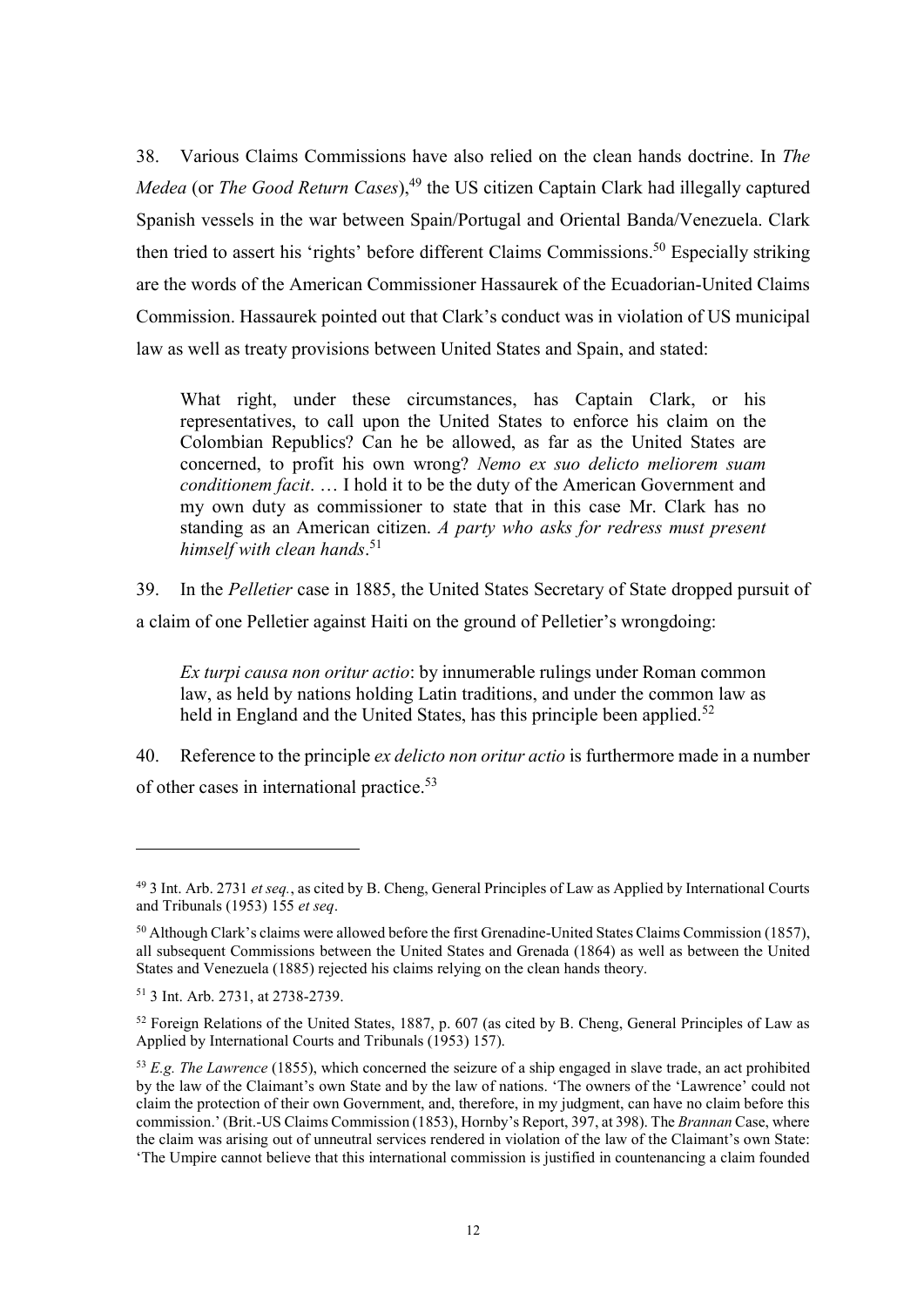41. There is also authority for the clean hands principle in international investment law. A number of authors have concluded that the doctrine of unclean hands is firmly established. Richard Kreindler has drawn the following conclusion from practice:

Under the Unclean Hands Doctrine, a tribunal can and should deny relief to a claimant "whose conduct in regard to the subject-matter of the litigation has been improper" … As the Unclean Hands Doctrine is encountered in the domestic legal orders of many States, it should as a rule qualify as a general principle of law, and thus as a source of international law pursuant to Article  $38(1)(c)$  of the ICJ Statute.<sup>54</sup>

42. Aloysius Llamzon has drawn the following conclusion from the clean hands principle:

Once an investor's wrongdoing––corruption, fraud or some other illegal or, even legal conduct done in bad faith––is proven, its claims may be dismissed in their entirety, without any further inquiry into any illegalities the host State may have committed.<sup>55</sup>

43. *Lamm, Pham and Moloo have articulated the principle in the following terms:* 

A claimant having engaged in significant fraud or corruption in relation to its investment would not be entitled to rely on the substantive legal protections contained in an investment treaty, i.e. their claims will be inadmissible as a result of the "clean hands" doctrine in international law. … Under this doctrine, a claimant who comes to the tribunal with unclean hands in relation to its investment, should not be permitted to pursue its claims to protect that investment. Under this proposition a claimant who has engaged in significant fraud or corruption in relation to its investment, independent of whether those acts are in breach of transnational public policy, has engaged in wrongful conduct sufficient to prevent it from pursuing claims which have been tainted by that conduct.<sup>56</sup>

upon the contempt and infraction of the of the laws of one of the nations concerned.' (Mex.-US Claims Commission (1868), 3 Int. Arb. 2757, at 2758). See for further reference B. Cheng, General Principles of Law as Applied by International Courts and Tribunals (1953) 155 et seq. See also the dissenting opinions of Judges Morozov and Tarazi in United States Diplomatic and Consular Staff in Tehran (United States of America v. Iran) (Merits), 1980 ICJ 51 (at 53-55), 58 (at 62-63) (Judgment of 24 May).

<sup>&</sup>lt;sup>54</sup> R. Kreindler, Corruption in International Investment Arbitration: Jurisdiction and the Unclean Hands Doctrine, in: Between East and West: Essays in Honour of Ulf Franke (K. Hobér, A. Magnusson, M. Öhrström eds. 2010) 309, 316-317.

<sup>55</sup> A. Llamzon, Yukos Universal (Isle of Man) v The Russian Federation The State of the 'Unclean Hands' Doctrine in International Investment Law: Yukos as both Omega and Alpha, 30 ICSID Review (2015) 315, 317.

<sup>56</sup> C.B. Lamm, H.T. Pham, R Moloo, Fraud and Corruption in International Arbitration, in: Liber Amicorum Bernardo Cremades (M.Á. Fernández-Ballesteros, D. Arias eds. 2010) 699, 720, 724.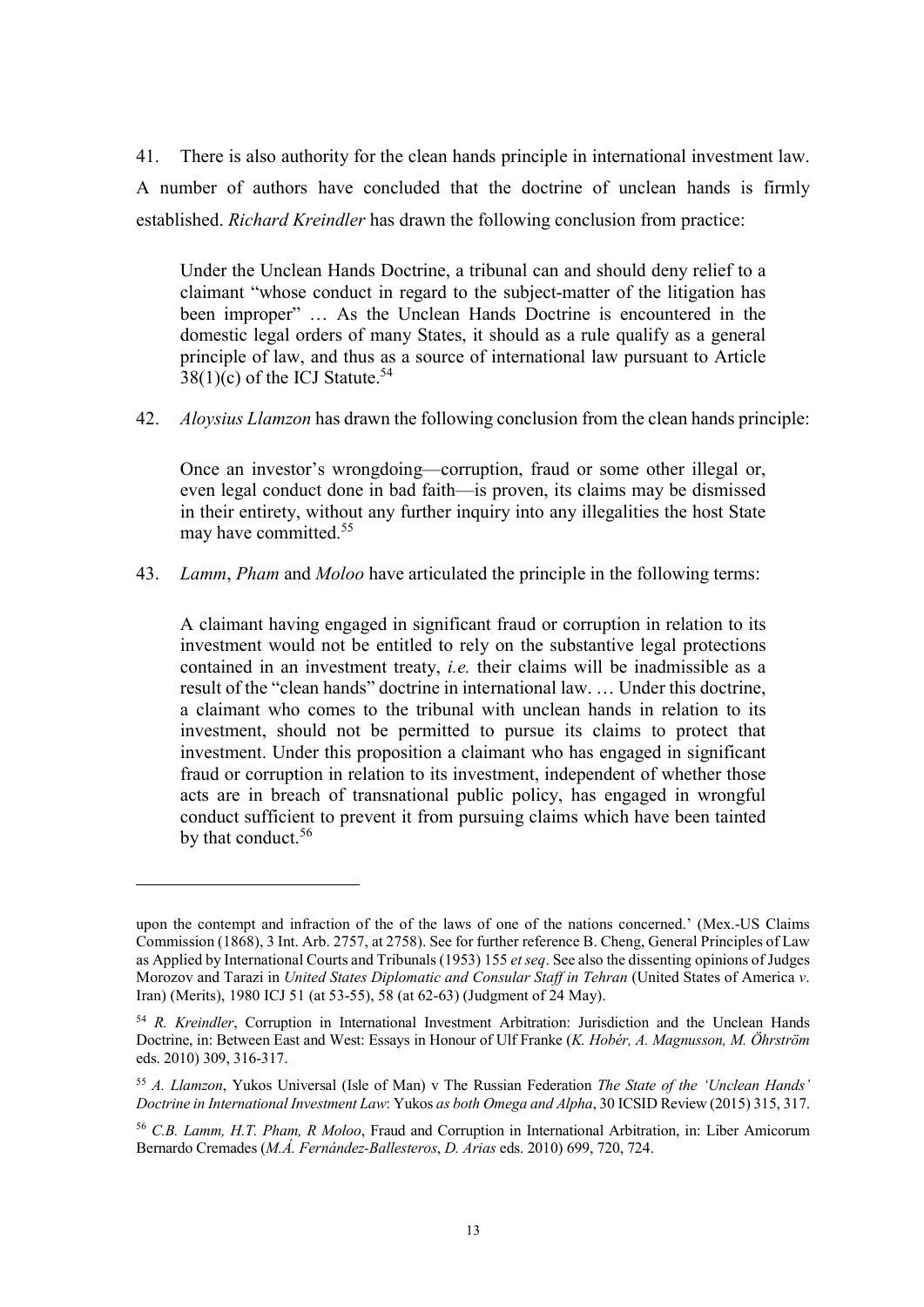44. Other authors, although favouring the doctrine of clean hands, have left open the question whether it has matured into a general principle of law.<sup>57</sup>

45. There is also support for the principle of clean hands in the practice of investment tribunals. In *Fraport* v. *Philippines*,<sup>58</sup> the claimant had employed tactics to circumvent limits under the host State's law on foreign control in major infrastructure projects. The Tribunal found that this deprived the investor of treaty protection:

Investment treaty cases confirm that such treaties do not afford protection to illegal investments either based on clauses of the treaties, as in the present case according to the above analysis, or, absent an express provision in the treaty, based on rules of international law, such as the "clean hands" doctrine or doctrines to the same effect.<sup>59</sup>

46. Hesham Talaat M. Al-Warraq v. Indonesia<sup>60</sup> is the clearest endorsement of the clean hands principle in international investment law. The Tribunal found that the claimant had breached the local laws in the banking sector. He had thereby deprived himself of the protection of the OIC Agreement.<sup>61</sup> The Tribunal said:

the Tribunal is of the view that the doctrine of "clean hands" renders the Claimant's claim inadmissible. As Professor James Crawford observes, the "clean hands" principle has been invoked in the context of the admissibility of claims before international courts and tribunals. Also the Tribunal refers to the decision of Lord Mansfield in Holman v Johnson (1775) which states:

"No court will lend its aid to a man who founds his cause of action upon an immoral or illegal act. If, from the plaintiff's own stating or otherwise, the cause of action appears to arise ex turpi causa, or the transgression of a positive law of this country, there the court says he has no right to be assisted".

<sup>57</sup> P. Dumberry, State of Confusion: The Doctrine of 'Clean Hands' in Investment Arbitration After the Yukos Award, 17 The Journal of World Investment & Trade (2016) 229-259; A. Tanzi, The Relevance of the Foreign Investor's Good Faith, in: General Principles of Law and International Investment Arbitration (A. Gattini, A. Tanzi, F. Fontanelli eds. 2018) p. 193;

 $58$  Fraport AG Frankfurt Airport Services Worldwide v. Republic of the Philippines, ICSID Case No. ARB/11/12, Award, 10 December 2014.

<sup>59</sup> At para. 328. Footnotes omitted.

 $60$  Hesham T. M. Al Warraa v. Republic of Indonesia, Final Award, 15 December 2014.

<sup>&</sup>lt;sup>61</sup> Agreement on Promotion, Protection and Guarantee of Investments amongst the Member States of the Organization of the Islamic Conference (1981).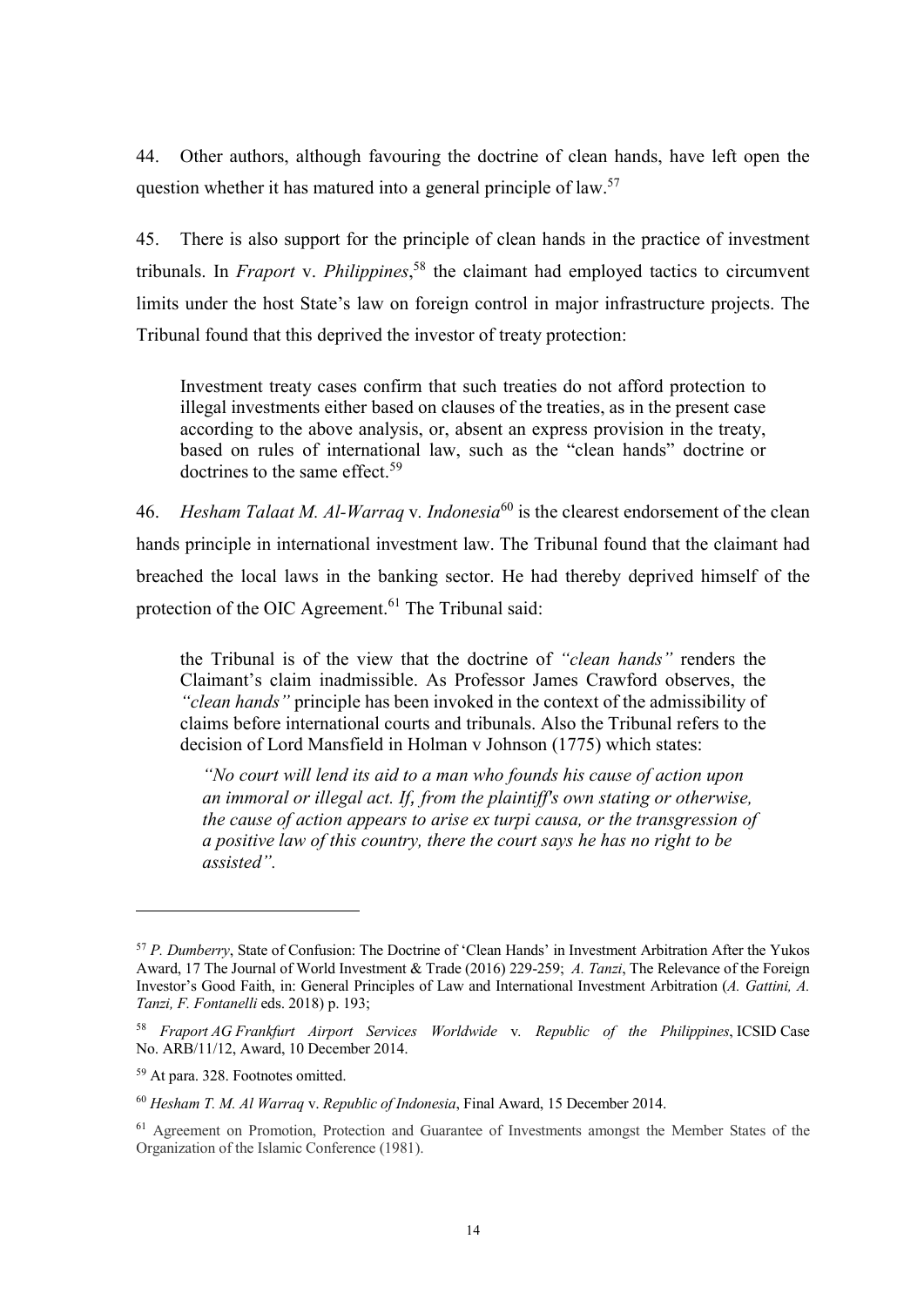The Tribunal finds that the Claimant's conduct falls within the scope of application of the "clean hands" doctrine, and therefore cannot benefit from the protection afforded by the OIC Agreement.<sup>62</sup>

47. The Al-Warraq Tribunal emphasized that even though the claimant had not received fair and equitable treatment, he could not pursue his claim since the doctrine of clean hands prevented the awarding of damages.<sup>63</sup>

48. In Churchill Mining v. Indonesia,  $64$  the Tribunal found that the claimant had submitted forged documents.<sup>65</sup> In dismissing the claim, it also relied on the doctrine of clean hands:

particularly serious cases of fraudulent conduct, such as corruption, have been held to be contrary to international or transnational public policy.The common law doctrine of unclean hands barring claims based on illegal conduct has also found expression at the international level, although its status and exact contours are subject to debate and have been approached differently by international tribunals.<sup>66</sup>

49. The practice of tribunals on the principle of clean hands is not, however, entirely consistent. Some tribunals have defined it restrictively<sup>67</sup> or have questioned the existence of a general principle of law. Thus, in the *Yukos* case,  $68$  the Tribunal held:

The Tribunal is not persuaded that there exists a "general principle of law recognized by civilized nations" within the meaning of Article 38(1)(c) of the ICJ Statute that would bar an investor from making a claim before an arbitral tribunal under an investment treaty because it has so-called "unclean hands."<sup>69</sup>

<sup>62</sup> At paras. 646, 647.

<sup>63</sup> At paras. 648, 652, 654.

<sup>64</sup> Churchill Mining PLC and Planet Mining Pty Ltd v. Republic of Indonesia, Award, 6 December 2016.

<sup>65</sup> The case is discussed in more detail below at paras. 61-64.

<sup>66</sup> At para. 493.

<sup>67</sup> Niko Resources (Bangladesh) Ltd. v. People's Republic of Bangladesh, Decision on Jurisdiction, 19 August 2013, paras. 476-485.

<sup>68</sup> Yukos Universal Limited (Isle of Man) v. The Russian Federation, Final Award, 18 July 2014, paras. 1357- 1363. See also Guyana v. Suriname, PCA, Award of 17 September 2007 (under UNCLOS Ch VII), para. 418.

 $69$  At para. 1358. See also South American Silver Ltd. (Bermuda) v. The Plurinational State of Bolivia, Award, 22 November 2018, paras. 439-453, where the Tribunal held that Bolivia had not submitted sufficient evidence to establish that the clean hands doctrine enjoys the status of a general principle of law.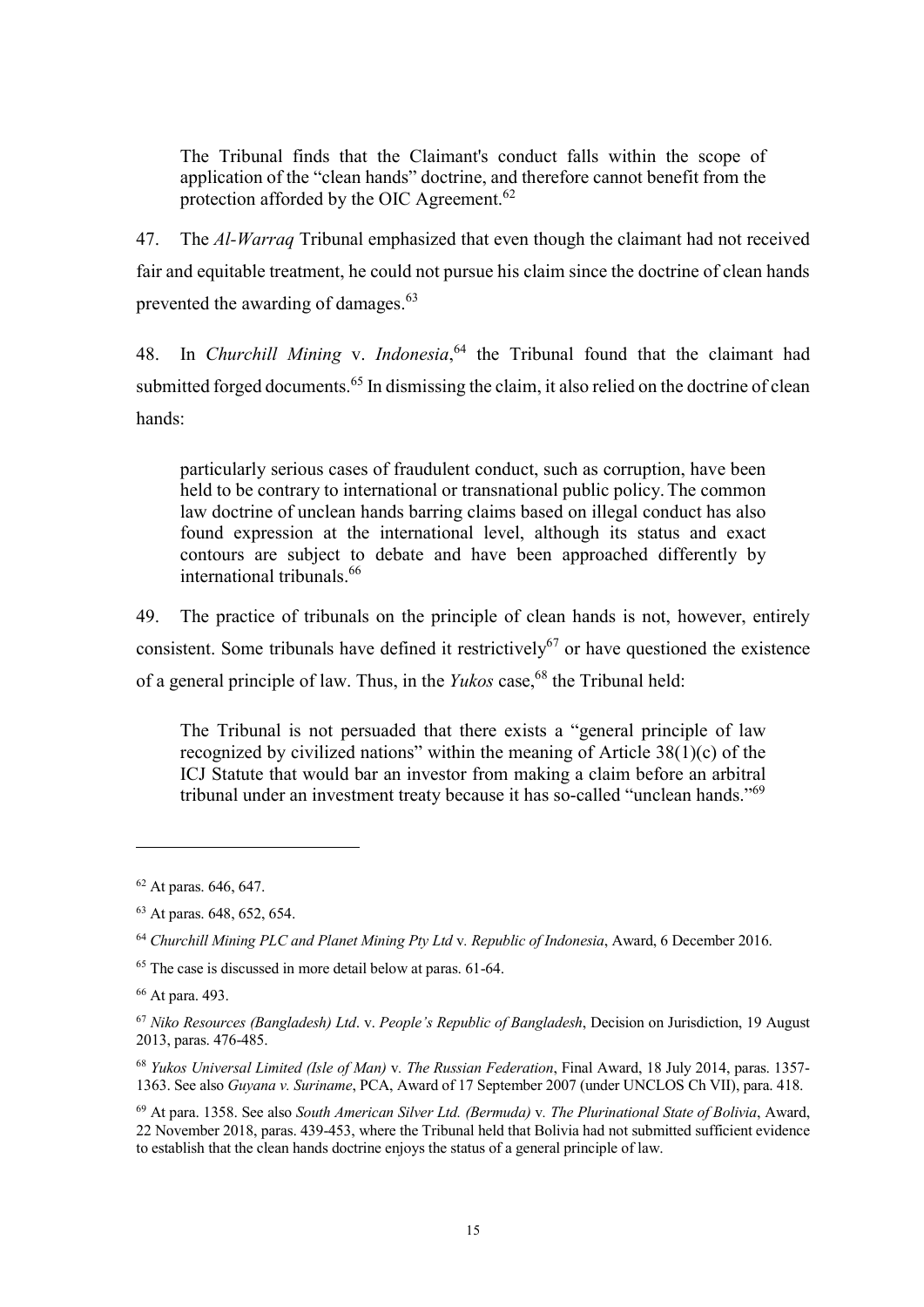50. Despite considerable evidence for the existence of a clean hands principle in international law, the authority is not unanimous. Even if the unclean hands doctrine as such has not found universal acceptance, certain emanations based on its principal idea are well established. As stated by Ori Pomson:

Whereas certain forms of the clean hands doctrine have relatively wellestablished recognition in the jurisprudence of international courts and tribunals, this is not the case for all forms of the clean hands doctrine.<sup>70</sup>

51. One of the forms of the clean hands doctrine that is well established, is the condemnation of corruption with the consequence that, if established, it will lead to a rejection of the claim.<sup>71</sup> Another form of the clean hands principle that is well established is the loss of protection for investments made by illegal means, especially fraud and deception.<sup>72</sup> A third expression of the clean hands principle that is generally accepted is the rejection of a claim where the claimant has submitted false or fraudulent evidence to the tribunal.

<sup>70</sup> O. Pomson, The Clean Hands Doctrine in the Yukos Awards: A Response to Patrick Dumberry, 18 Journal of World Investment & Trade (2017) 712, 726.

 $71$  For detailed treatment see R. Kreindler, Corruption in International Investment Arbitration: Jurisdiction and the Unclean Hands Doctrine, in: Between East and West: Essays in Honour of Ulf Franke (K. Hobér, A. Magnusson, M. Öhrström eds. 2010) 309; B.K. Greenwald, J.A. Ivers, Addressing Corruption Allegations in International Arbitration, 2.3 International Investment Law and Arbitration (2018) 1; E. Gaillard, The emergence of transnational responses to corruption in international arbitration, 35 Arbitration International (2019) 1.

 $72 B$ . Cremades, Investment Protection and Compliance with Local Legislation, 24 ICSID Review (2009) 557; A.C. Cohen Smutny and P. Polášek, Unlawful od bad faith Conduct as a Bar to Claims in Investment Arbitration, in: A Liber Amicorum Thomas Wälde, Law Beyond Conventional Thought (*J. Werner, A. Hyder Ali* eds. 2009) p. 277; J. Kalicki, D. Evseev & M. Silberman, Legality of Investment, in: Building International Investment Law, The First 50 Years of ICSID (M. Kinnear et al. eds., 2016) 127.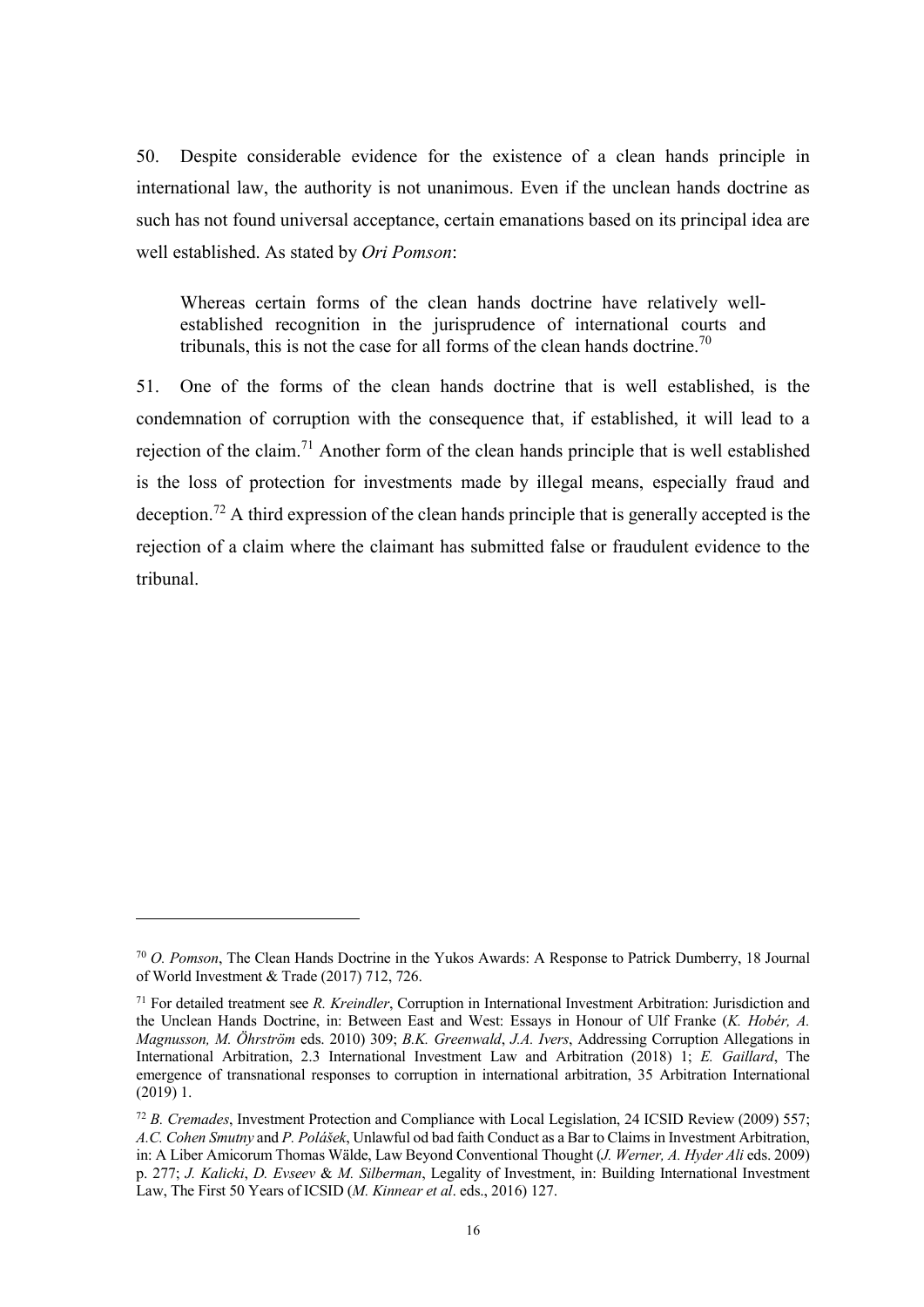### C. False Evidence

52. Investment tribunals have consistently dismissed claims based on irregular or false evidence.<sup>73</sup> The reasons put forward by Tribunals were that claimants had acted contrary to the principle of good faith, that their conduct constituted and abuse of process and that procedural fraud was contrary to public policy.

53. Irregularities extended to the mode in which claimants had obtained the evidence. In Methanex v. United States,<sup>74</sup> the claimants had illegally entered property to collect evidence from dumpsters. The Tribunal dismissed the evidentiary value of documents obtained by way of trespass. The Tribunal said:

The Tribunal decided that this documentation was procured by Methanex unlawfully; and that it would be wrong to allow Methanex to introduce this documentation into these proceedings in violation of a general duty of good faith imposed by the UNCITRAL Rules and, indeed, incumbent on all who participate in international arbitration, without which it cannot operate.<sup>75</sup>

54. In *EDF* v. *Romania*,<sup>76</sup> the dispute about evidence related to the manner in which claimant had obtained it as well as to its authenticity. The Tribunal said:

The proffered audio was obtained illegally having been made secretly in violation of the fundamental right to privacy of the person recorded. Lastly, the audio is not authenticated, is incomplete and is riddled with manipulations that rob it of all evidentiary value.<sup>77</sup>

<sup>&</sup>lt;sup>73</sup> By contrast, it appears to be the practice of the ICJ not to address instances of false evidence put before it in its published decisions. The reason is said to be fear of insulting the national honour of sovereign nations. See M. Reisman and C. Skinner, Fraudulent Evidence before Public International Tribunals (2014).

<sup>74</sup> Methanex Corporation v. United States of America, Final Award, 3 August 2005.

<sup>75</sup> Award, Part II, Chapter I, para. 58.

<sup>76</sup> EDF (Services) Limited v. Romania, Procedural Order No. 3, 29 August 2008; Award, 8 October 2009.

<sup>77</sup> Procedural Order No. 3, para. 4. See also Award at paras. 221-237.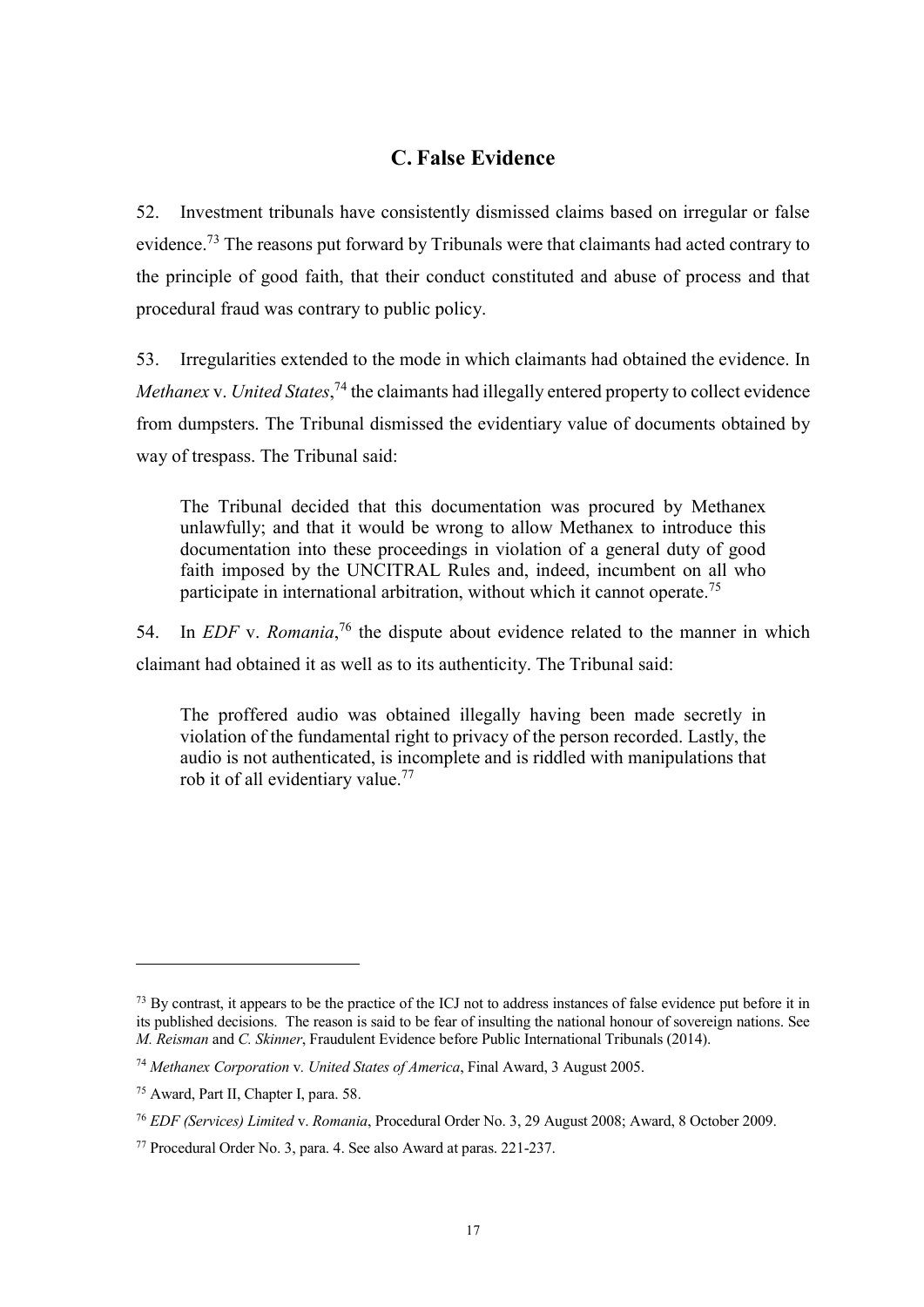55. In *Europe Cement* v. Turkey,<sup>78</sup> the Tribunal concluded that the claimant had attempted to base its claim of share ownership of "inauthentic documents and that the claim was fraudulent."<sup>79</sup> The Tribunal said:

It is well accepted in investment arbitrations that the principle of good faith is a principle of international law applicable to the interpretation and application of obligations under international investment agreements. In the Tribunal's view, this applies equally to cases brought under the Energy Charter Treaty.<sup>80</sup>

The lack of good faith is in the assertion of an investment on the basis of documents that according to the evidence presented were not authentic. The Claimant asserted jurisdiction on the basis of a claim to ownership of shares, which the uncontradicted evidence before the Tribunal suggests was false. Such a claim cannot be said to have been made in good faith.<sup>81</sup>

… In the view of the Tribunal, conduct that involves fraud and an abuse of process deserves condemnation. In the present case, the Tribunal has concluded that the claim to ownership of shares in CEAS and Kepez was based on documents that on examination appear to have been back-dated and thus fraudulent.<sup>82</sup>

56. The Tribunal held that a claim based on false assertions of ownership was an abuse of process<sup>83</sup> and dismissed the claim in its entirety for lack of jurisdiction.

57. Cementownia v. Turkey<sup>84</sup> involved similar facts. The claimant had fabricated a transaction whereby it would have acquired the purported investment.<sup>85</sup> The Tribunal found that the relevant transactions never took place and that the claim was a sham.<sup>86</sup> The Tribunal said:

 $\overline{a}$ 

…

 $78$  Europe Cement Investment & Trade S.A. v. Republic of Turkey, Award, 13 August 2009.

<sup>79</sup> At para. 163.

<sup>80</sup> At para. 171. Footnote omitted.

<sup>81</sup> At para. 175.

<sup>82</sup> At para. 180.

<sup>83</sup> At para. 175.

<sup>84</sup> Cementownia "Nowa Huta" S.A. v. Republic of Turkey, Award 17 September 2009.

<sup>85</sup> At para. 136.

<sup>86</sup> At para. 147.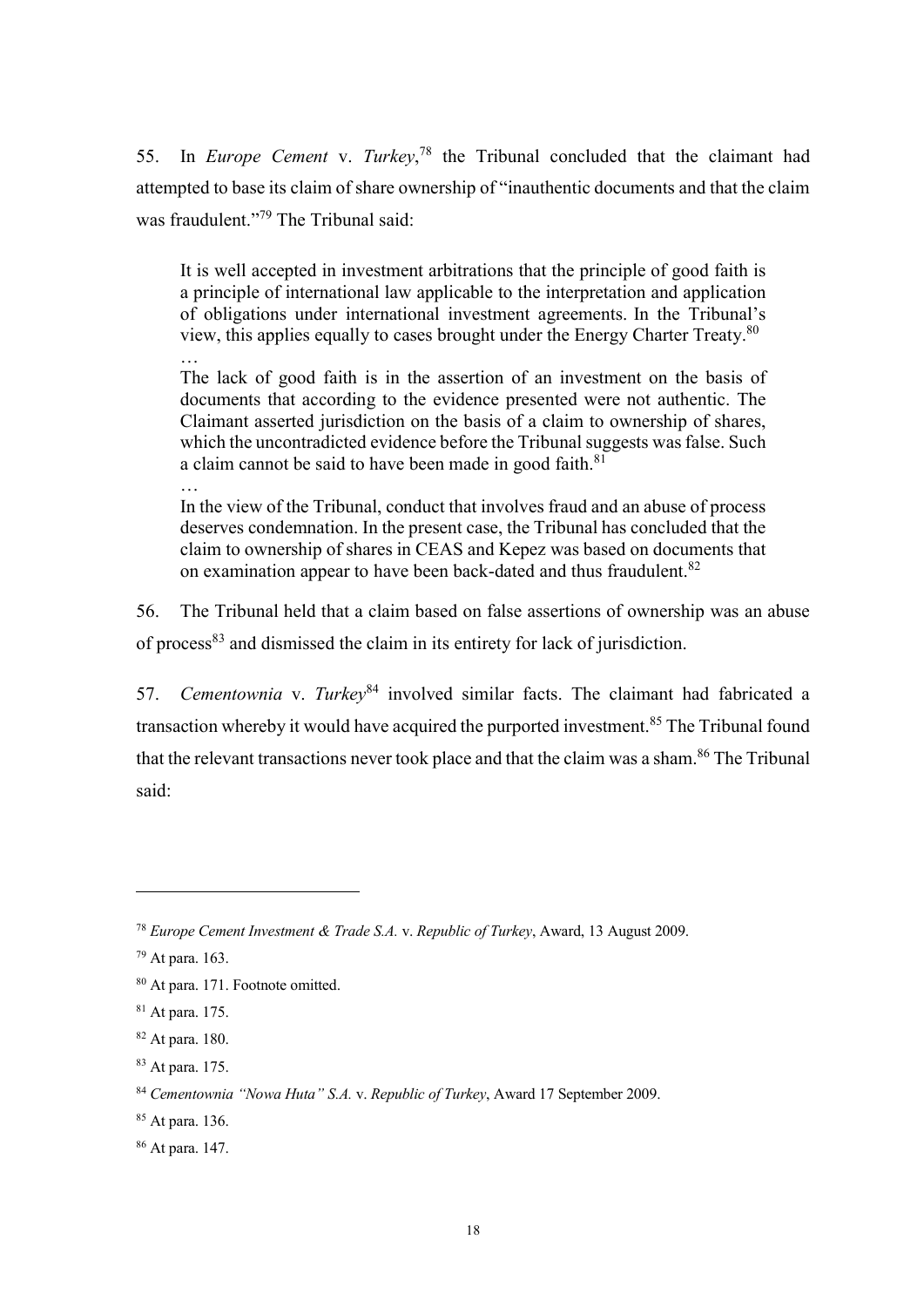Here the Claimant's conduct is not even close to proper conduct. … The transaction that would pose the issue of whether the corporate veil should be pierced was fabricated. $87$ 

58. The claimant's conduct failed to meet the good faith standard and was an abuse of right.<sup>88</sup> The Tribunal's conclusion was:

In light of all the above-stated considerations, the Arbitral Tribunal is of the opinion that the Claimant has intentionally and in bad faith abused the arbitration; it purported to be an investor when it knew that this was not the case. This constitutes indeed an abuse of process. In addition, the Claimant is guilty of procedural misconduct: once the arbitration proceeding was commenced ...<sup>89</sup>

59. The Tribunal dismissed the claim. Additionally, it made a declaration to the effect that the claimant had filed a fraudulent claim. $90$ 

60. In Levy and Gremcitel v. Peru,  $91$  the claimants had submitted fabricated evidence to the Tribunal to manufacture the Tribunal's jurisdiction. The relevant documents were backdated to establish that a share transfer had taken place at a time when the dispute had not yet arisen nor was foreseeable. The Tribunal said:

A global evaluation of the facts relating to the Claimants' attempts to establish jurisdiction thus evinces a pattern of manipulative conduct that casts a bad light on their actions.

195. In light of the foregoing facts, the Tribunal cannot but conclude that the corporate restructuring by which Ms. Levy became the main shareholder of Gremcitel on 9 October 2007 constitutes an abuse of process. Therefore, the Tribunal is precluded from exercising jurisdiction over this dispute.<sup>92</sup>

61. The most detailed discussion of false evidence in an investment case came from Churchill Mining v. Indonesia.<sup>93</sup> The Tribunal found that 34 documents submitted by the

<sup>87</sup> At para. 156.

<sup>88</sup> At paras. 157, 158.

<sup>89</sup> At para. 159

<sup>90</sup> At para. 163.

 $91$  Renée Rose Levy and Gremcitel S.A. v. Republic of Peru, Award, 9 January 2015.

<sup>92</sup> At paras. 194/195.

 $93$  Churchill Mining PLC and Planet Mining Pty Ltd v. Republic of Indonesia, Award, 6 December 2016.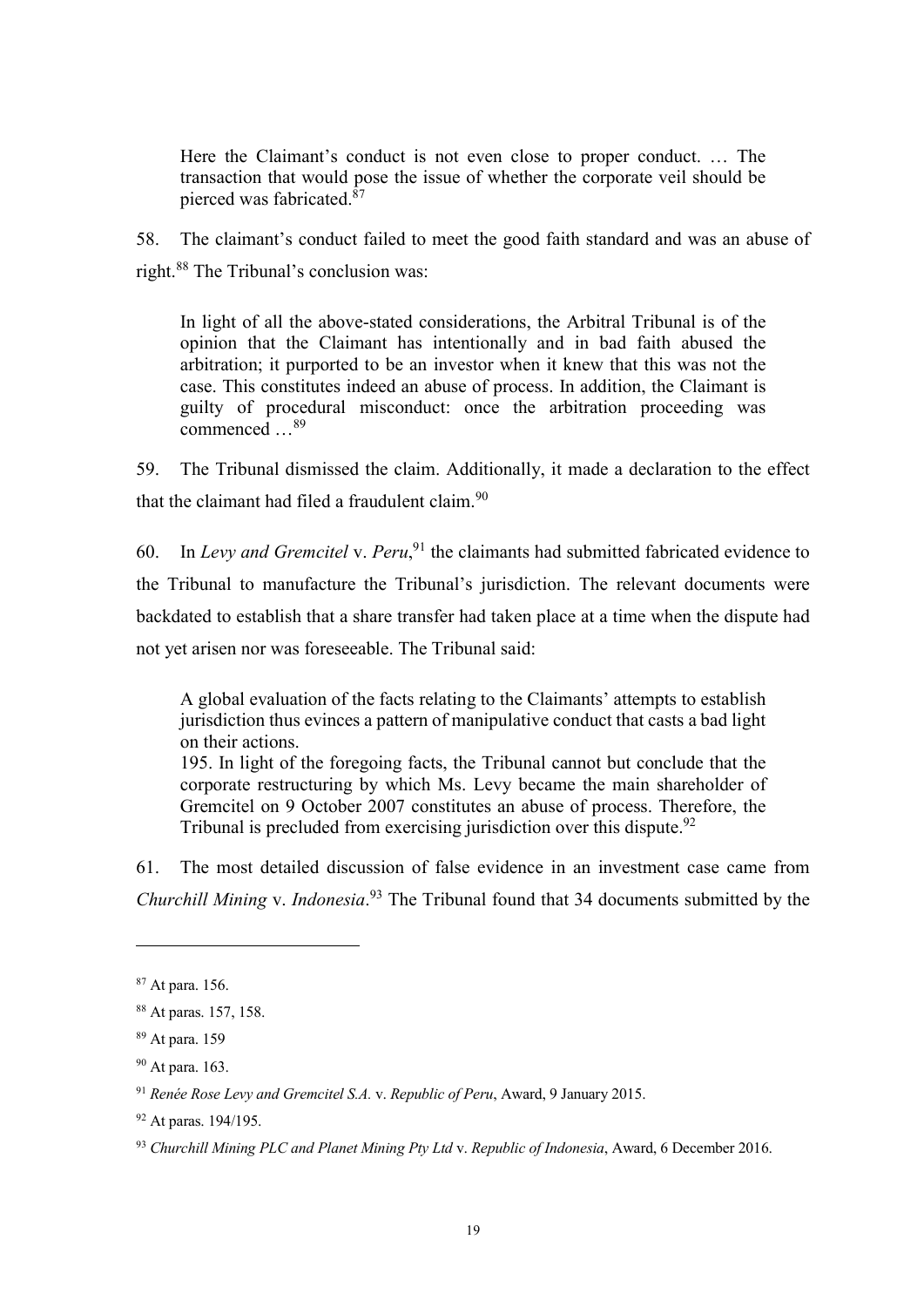claimants to substantiate their case were "not authoric and not authorized".<sup>94</sup> The Tribunal undertook a detailed examination of the forensic evidence relating to the documents<sup>95</sup> and found "a recurrent pattern of forgery".<sup>96</sup>

62. The Tribunal found that fraudulent behaviour was contrary to the principle of good faith and constituted an abuse of process:

International tribunals have found fraudulent behavior to breach the principle of good faith, to constitute an abuse of right or, under certain circumstances, an abuse of process.Various tribunals have underlined the fundamental nature and the long-standing recognition of the principle of good faith as a matter of domestic and international law, including investment law.<sup>97</sup>

63. The Tribunal also found that claims based on fraud and forgery were contrary to public policy:

The Tribunal agrees with the Respondent that claims arising from rights based on fraud or forgery which a claimant deliberately or unreasonably ignored are inadmissible as a matter of international public policy.<sup>98</sup>

64. In the Tribunal's view, the seriousness of the fraud tainted the entire investment:

the seriousness, sophistication and scope of the scheme are such that the fraud taints the entirety of the Claimants' investment in the EKCP.<sup>99</sup> As a result, the general principle of good faith and the prohibition of abuse of process entail that the claims before this Tribunal cannot benefit from investment protection under the Treaties and are, consequently, deemed inadmissible. $100$ 

65. These authorities show convincingly that the submission of false evidence in proceedings before investment tribunals is contrary to the principle of good faith, is an abuse of process and a violation of public policy. A tribunal that identifies such practices

<sup>94</sup> At paras. 254.

<sup>95</sup> At paras. 255-443.

<sup>96</sup> At para. 444.

<sup>97</sup> At para. 491. Footnotes omitted.

<sup>98</sup> At para. 508. Footnote omitted.

<sup>99</sup> East Kutai Coal Project.

<sup>100</sup> At para. 528. See also para. 509.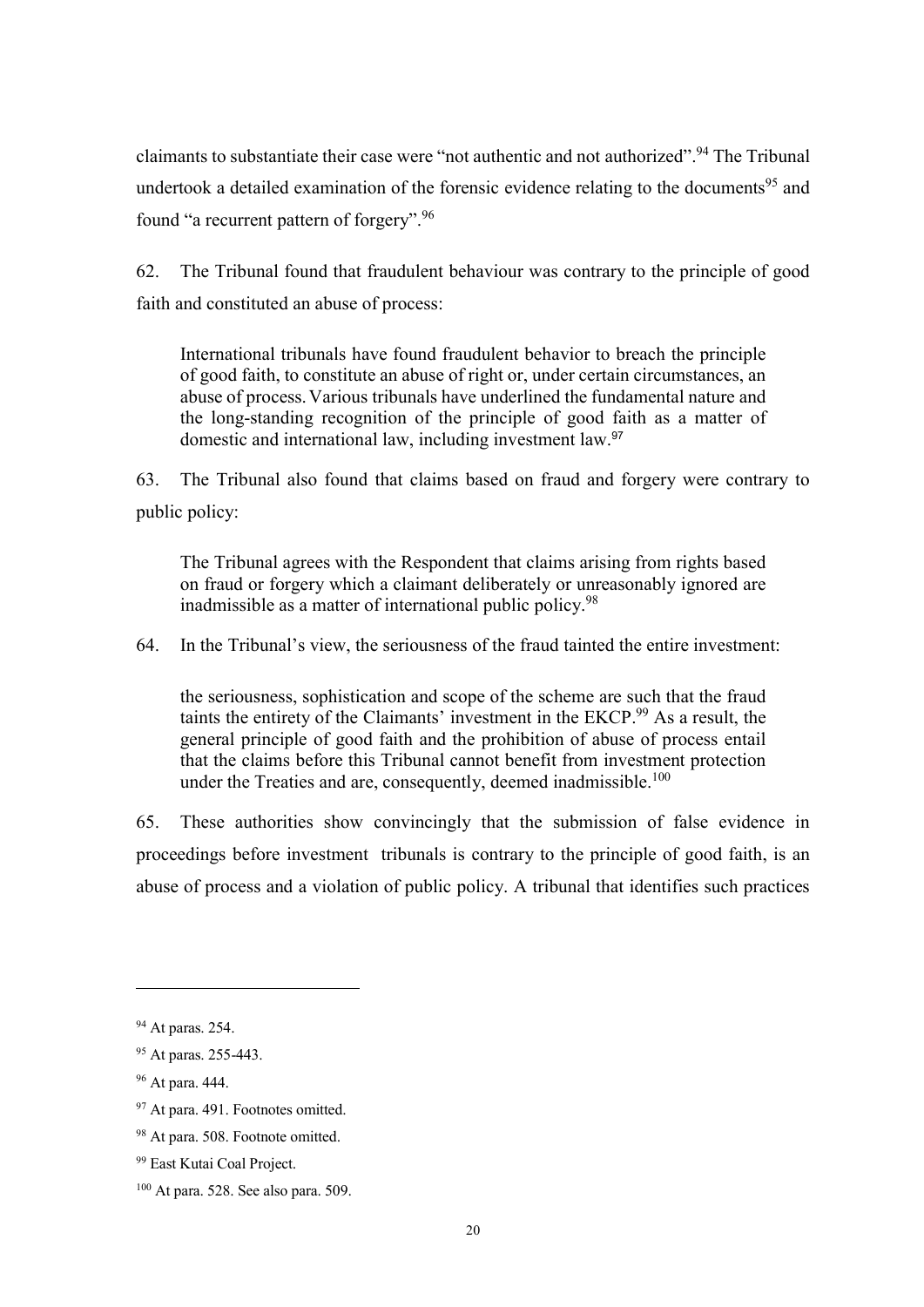will invariably dismiss a claim that is tainted by fraudulent behavior in its entirety (fraus omnia corrumpit – fraud corrupts all).

66. Lamm, Pham and Moloo have summarized the legal consequences of fraudulent evidence as follows:

In international arbitration, there is a well-established transnational public policy against fraud and corruption which is relevant to consider. This transnational public policy applies in the treaty arbitration context as part of the applicable law. … If a tribunal finds that a party before it has engaged in significant fraud or corruption in relation to the subject matter of the dispute, that party should not be permitted to bring its claims. In the treaty arbitration context, a tribunal may deny the claimant the ability to invoke a State's consent in the investment treaty, thereby denying jurisdiction. … If the tribunal finds that it has jurisdiction, the claimant's claims will likely be deemed inadmissible, whether as a result of the clean hands doctrine or transnational public policy.<sup>101</sup>

### Conclusion

67. The principle of good faith is fundamental to all legal systems including international law. Fraudulent behaviour of a claimant before an investment tribunal, notably the submission of false evidence, is a violation of the good faith principle and contrary to public policy. Investment tribunals have consistently dismissed claims by investors that involved elements of bad faith.

68. The principle of clean hands excludes a claimant who seeks to rely on his own wrongdoing. It is a specification and development of the good faith principle. Investment tribunals have unequivocally embraced the principle of clean hands in the contexts of corruption, illegal investments as well as false or fraudulent evidence.

69. In investment arbitration, the submission of false or fraudulent evidence by claimants has invariably led to the dismissal of claims. Tribunals have based their decisions to disallow claims under these circumstances on the principles of good faith and clean hands, on the doctrine of abuse of process and on the finding that reliance of fraudulent evidence is contrary to public policy.

<sup>&</sup>lt;sup>101</sup> C.B. Lamm, H.T. Pham, R. Moloo, Fraud and Corruption in International Arbitration, in: Liber Amicorum Bernardo Cremades (M.Á. Fernández-Ballesteros, D. Arias eds. 2010) 699, 731.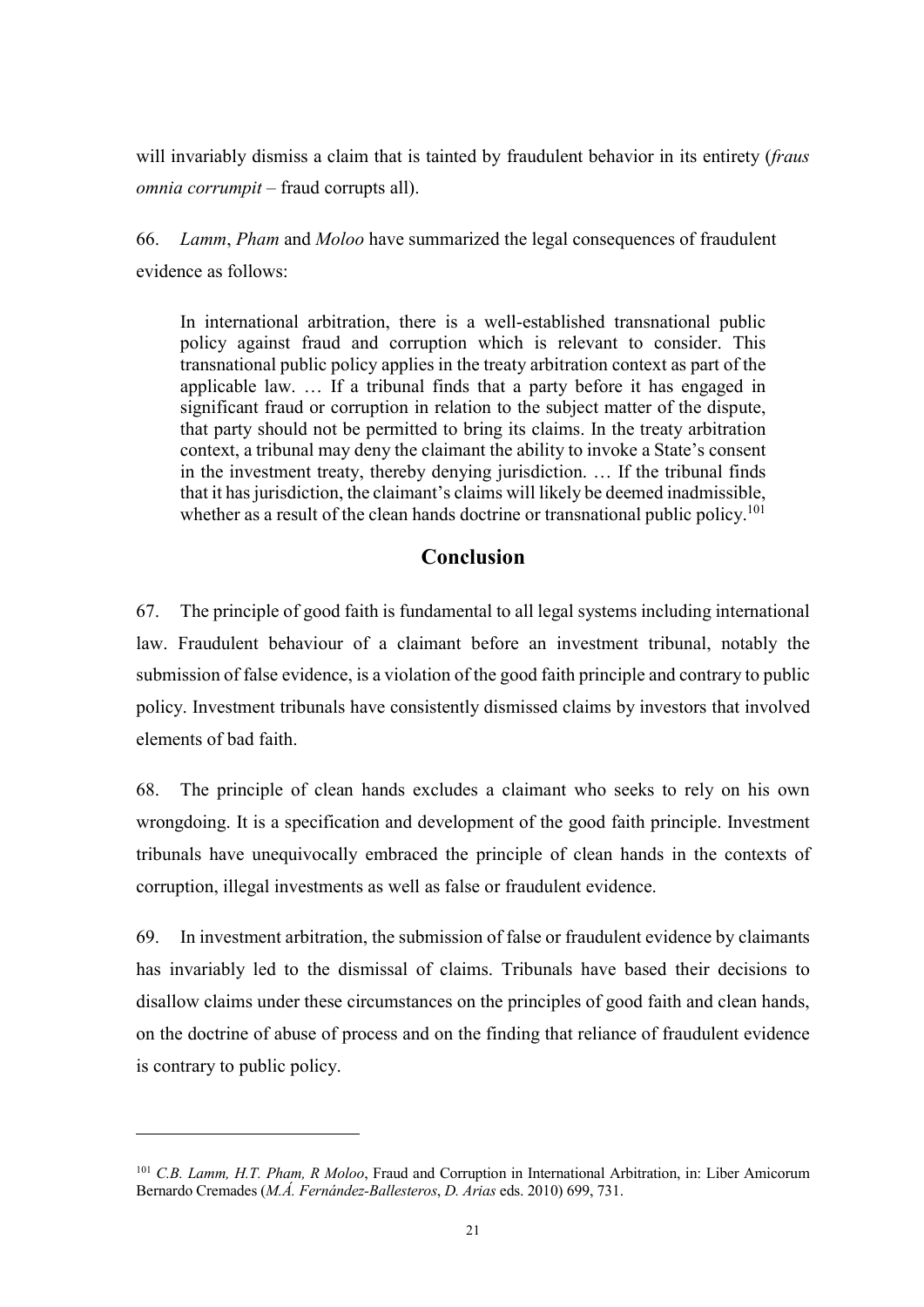70. As a matter of public policy, an arbitral award that is the result of fraudulent evidence submitted to the tribunal should not be enforced. To do so would be irreconcilable with the consistent practice of investment tribunals. Enforcement of an award brought about by false evidence would moreover fly in the face of the principles of good faith and clean hands.

71. In the present case, the conclusion seems inevitable that the KPMG Correspondence would have had a material impact on the ECT Arbitration and the Award. The unusual and serious step of auditors withdrawing their audits, because their client has provided them with false information, renders the entire financial information relating to the investment unreliable and thus deprives the Award providing compensation for losses relating to such investment of any reliable basis.

72. The evidence that has now become available, including the KPMG Correspondence and the false Financial Statements, clearly demonstrates the Stati Parties' illicit conduct and bad faith. The availability of this evidence to the Arbitral Tribunal would have been critical for the determination of its jurisdiction, the admissibility of the Stati Parties' claims and the liability of Kazakhstan.

Vienna, 21 January 2020

Christin 4

Christoph Schreuer